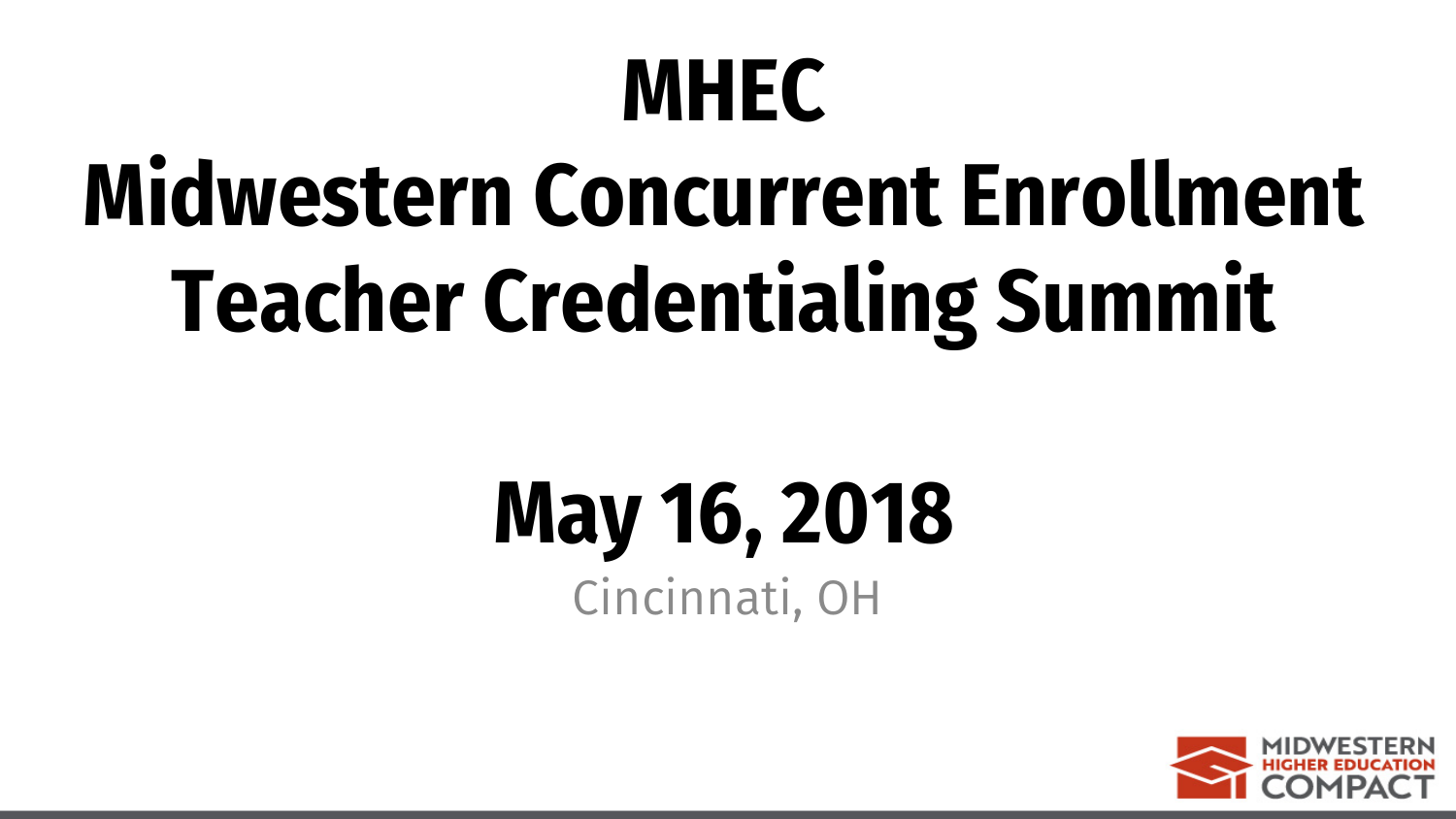### Welcome and Thanks

- Welcome and Introductions
- State representatives
- Panelists
- Adam Lowe NACEP
- Jennifer Zinth ECS
- Aaron Thompson KPEC
- Sarah Hooker JFF

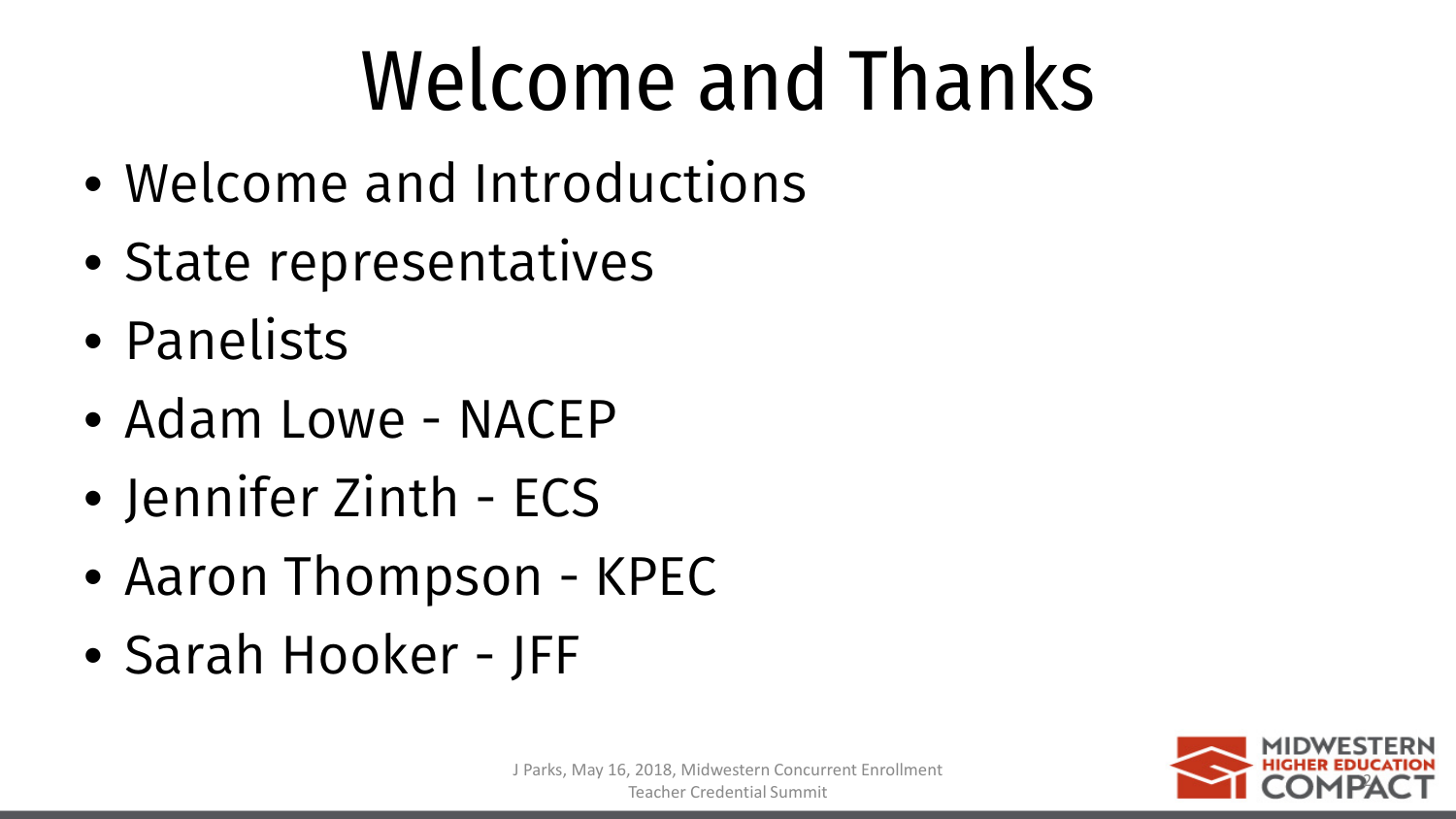# Logistics

- Documents:
	- –Digital
	- on tables
	- hand-outs
	- forthcoming
- Follow-up
	- Evaluation
	- –Documents
	- Further work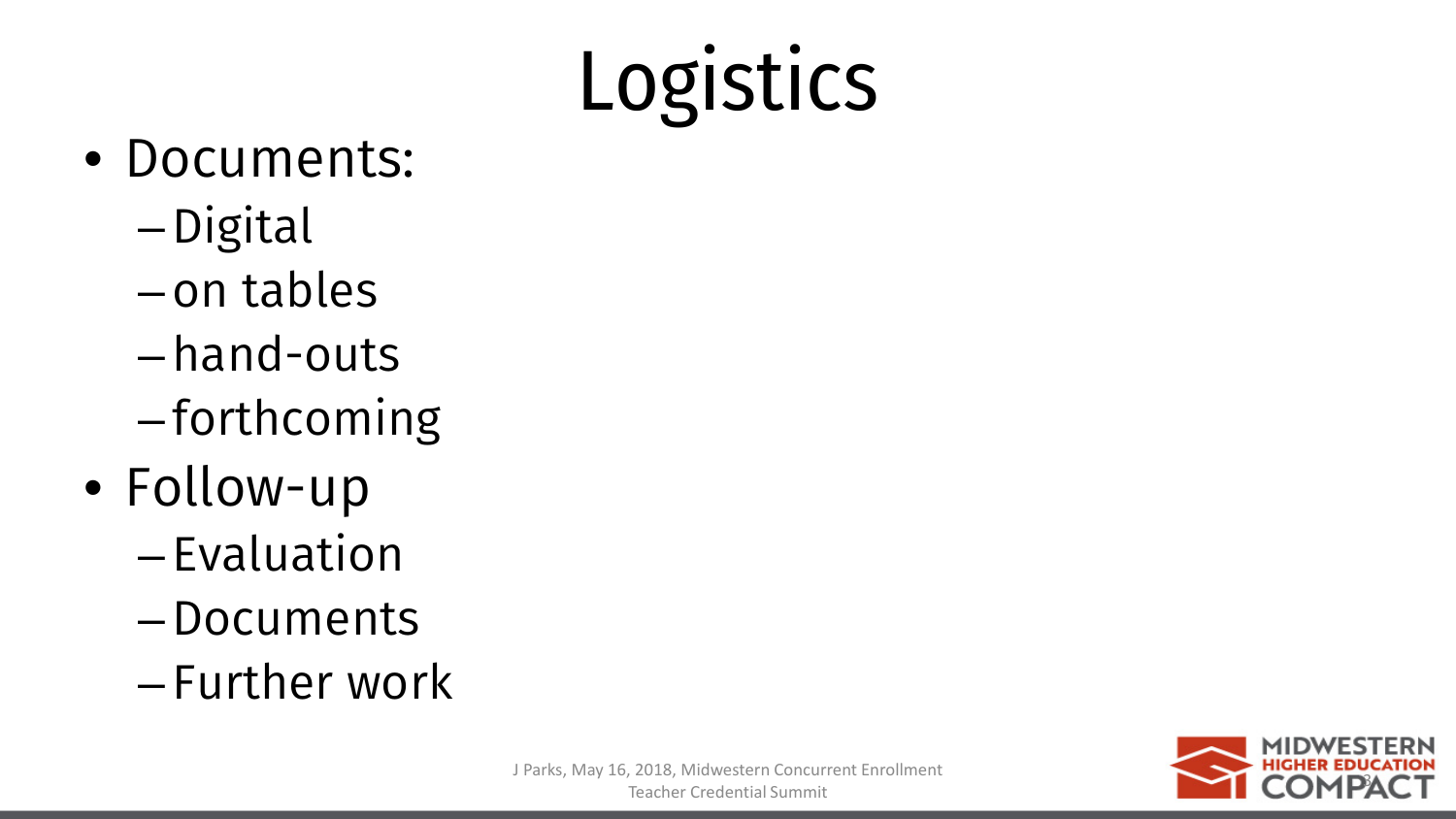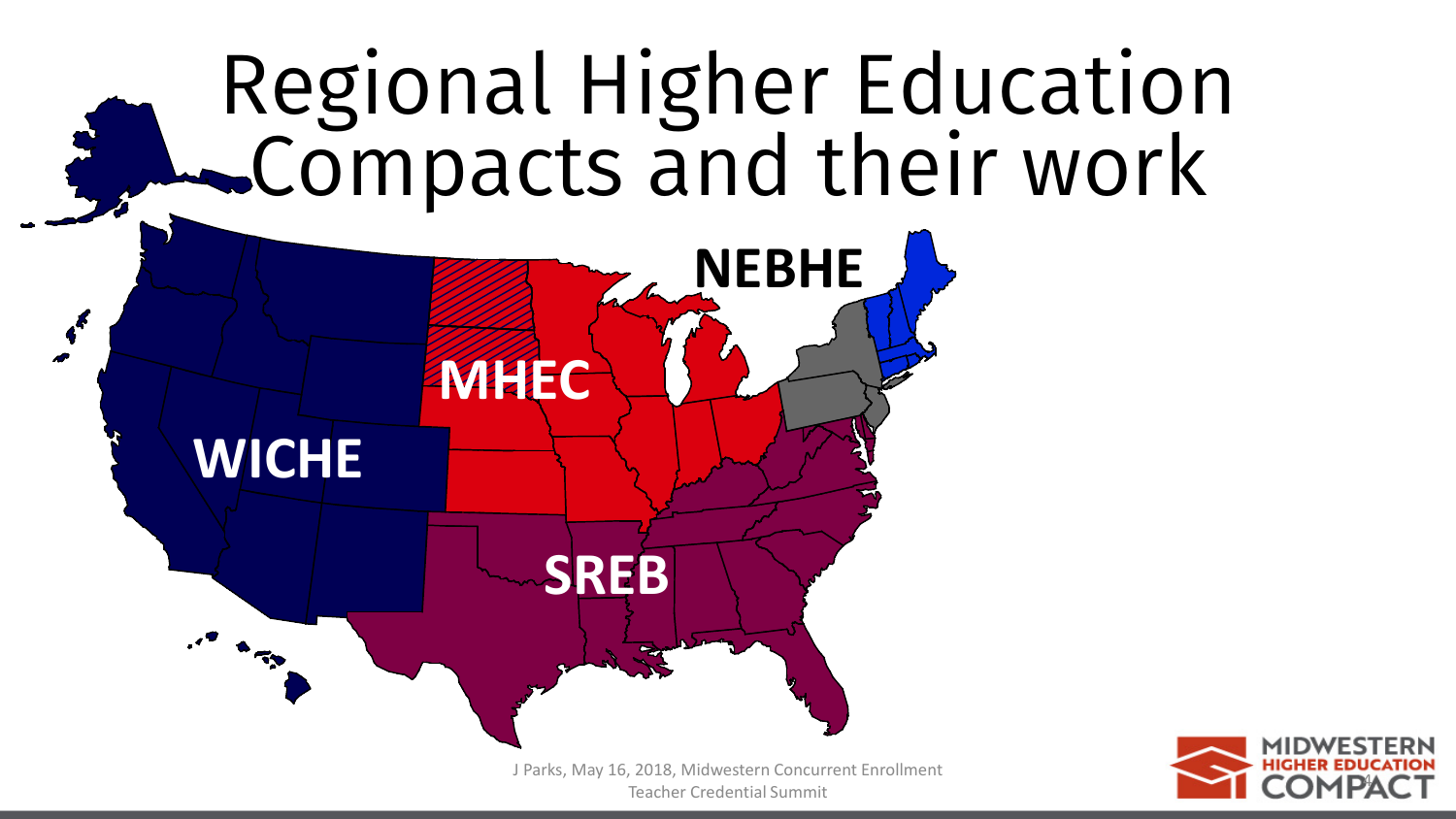# Midwestern Higher Education<br>Compact (MHEC)

#### Four strategic Themes

- Shifting student demographics
- Evolving modes of delivering education
- Declining public investment in higher education
- Desire for collaboration beyond the institution

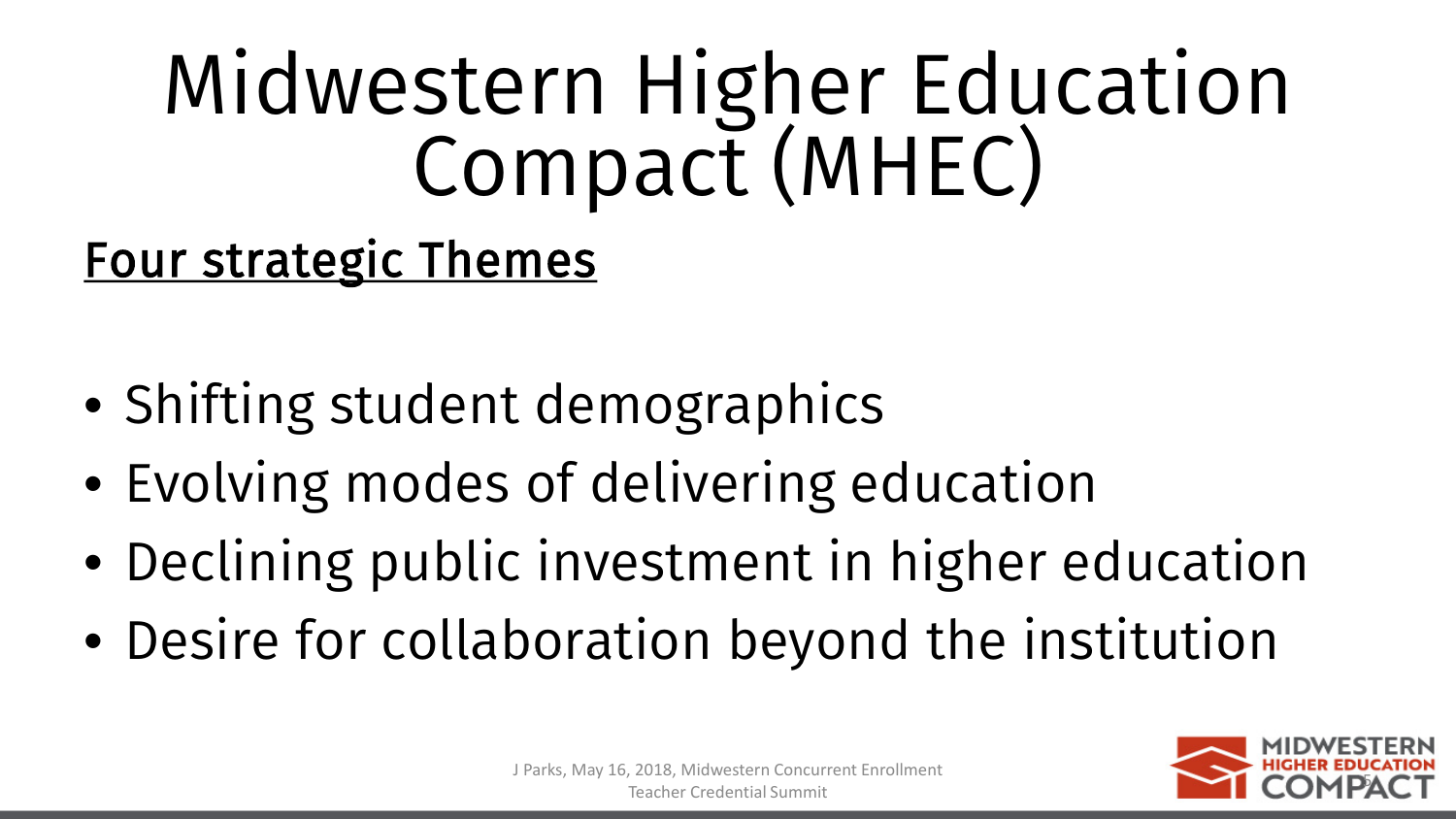#### Concurrent Enrollment Teacher Credentialing Dilemma

- 2015 HLC Refines its language re credentials
- 2016 Wide range of responses at all levels
- 2017 HLC offers extension until 2022
- 2018 Perceptions of the remaining work to be done vary widely depending upon the state and one's position therein

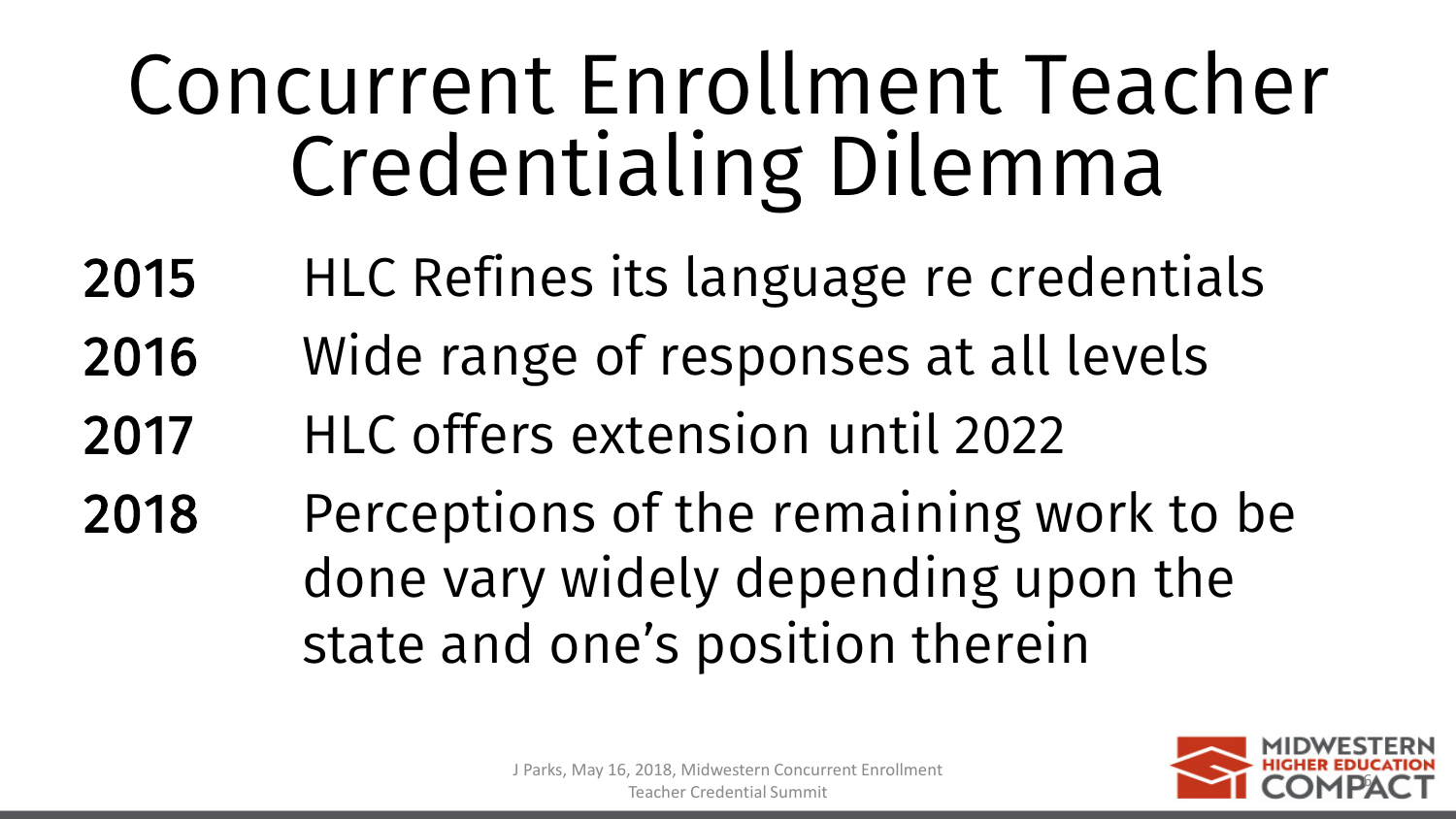- Interviews 12 MHEC states 75 interviews
- Wide range of stakeholders: SHEEO officers, legislators, heads of public instruction, directors of concurrent enrollment at institutions, university systems, community college systems, school districts, district superintendents

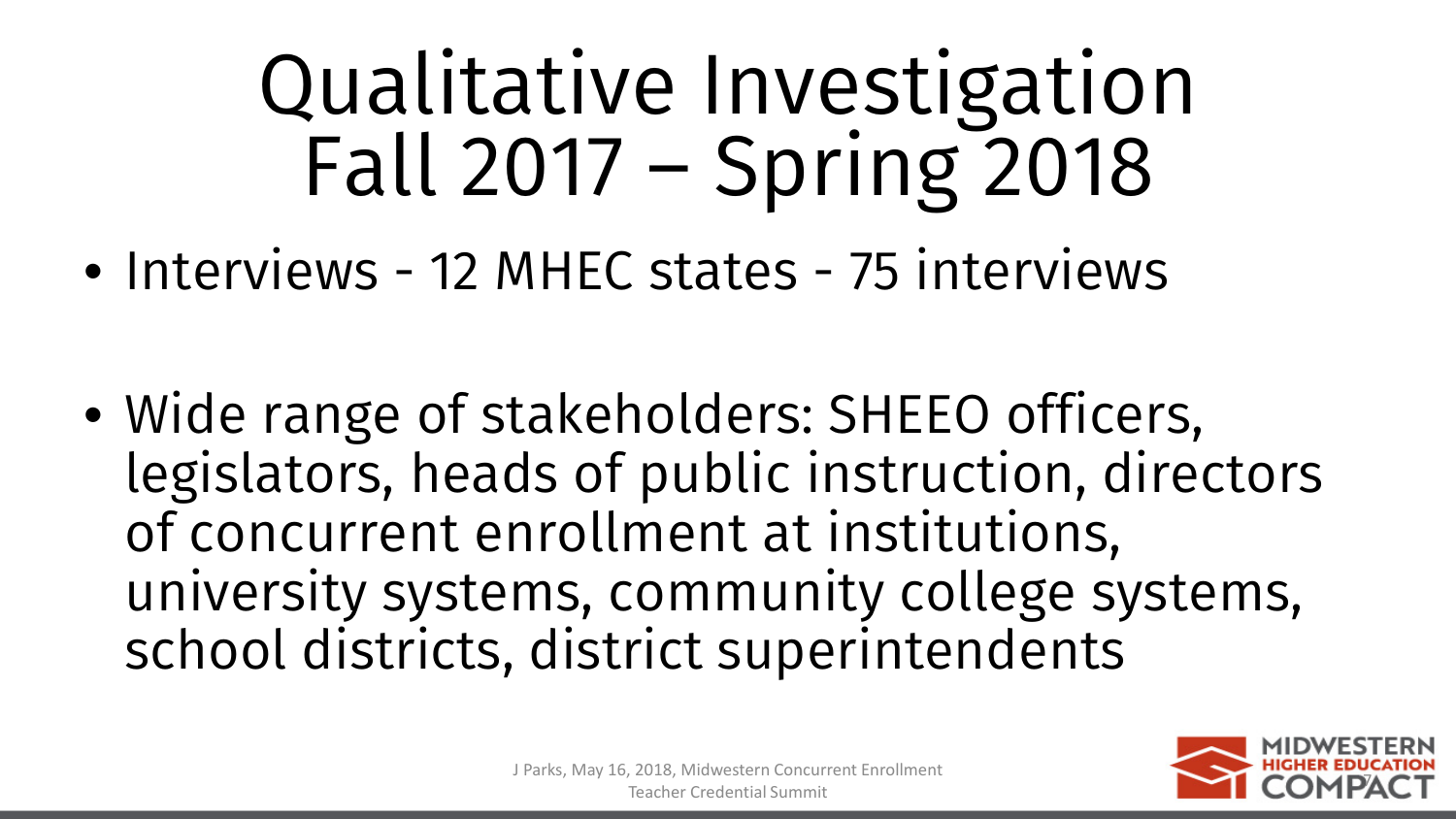Interview Question No. 1

What was the impact in your state of the change in HLC's language regarding necessary credentials for concurrent enrollment instructors?

Teacher Credential Summit <sup>8</sup>



J Parks, May 16, 2018, Midwestern Concurrent Enrollment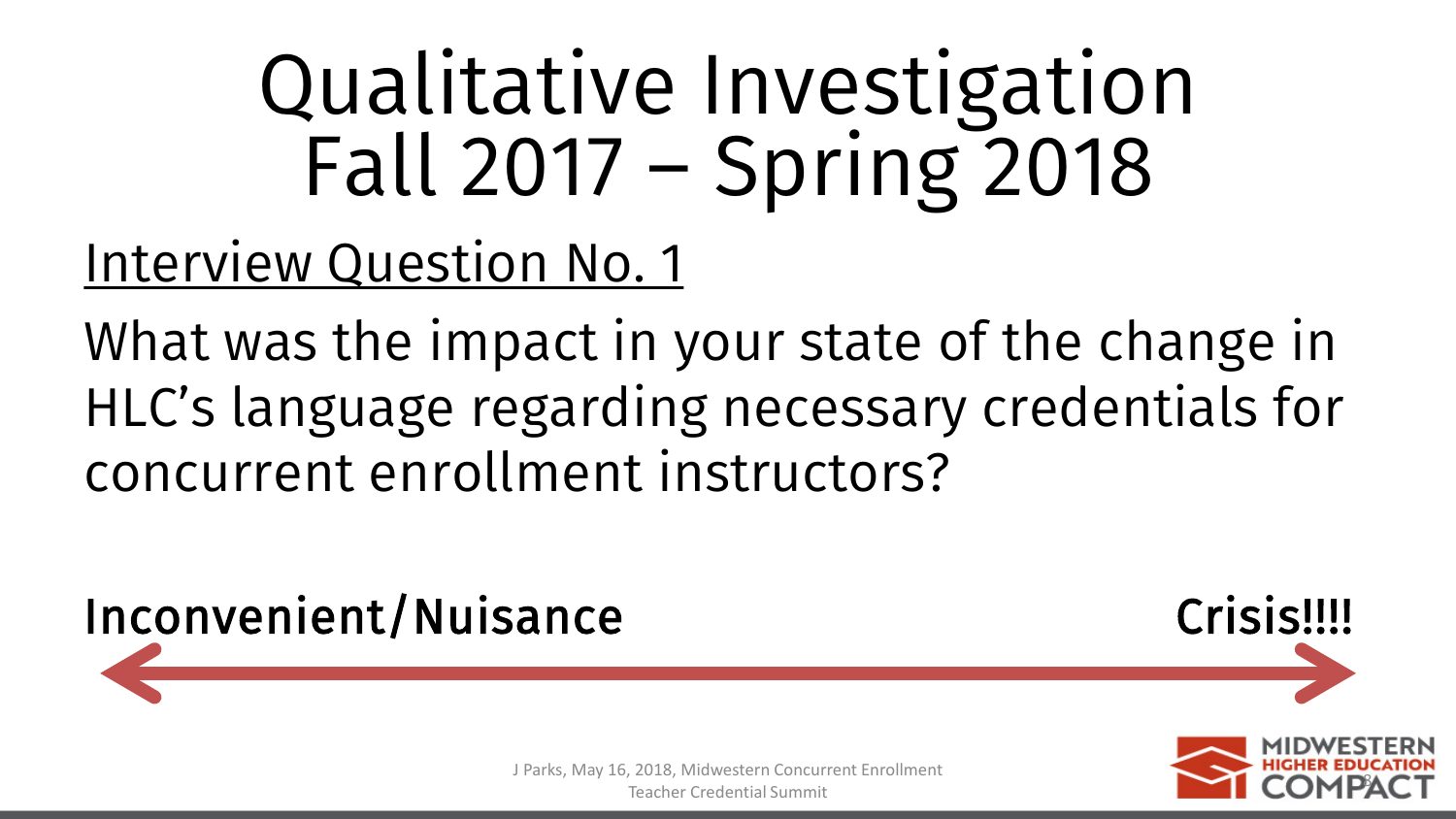#### Interview Question No. 1:

- Amount of CE done in the state
- Length of time CE has been a part of state educational plans/agendas
- Previous state requirements and monitoring of instructor credentials
- CE mandates, targets, and impact on other state agendas

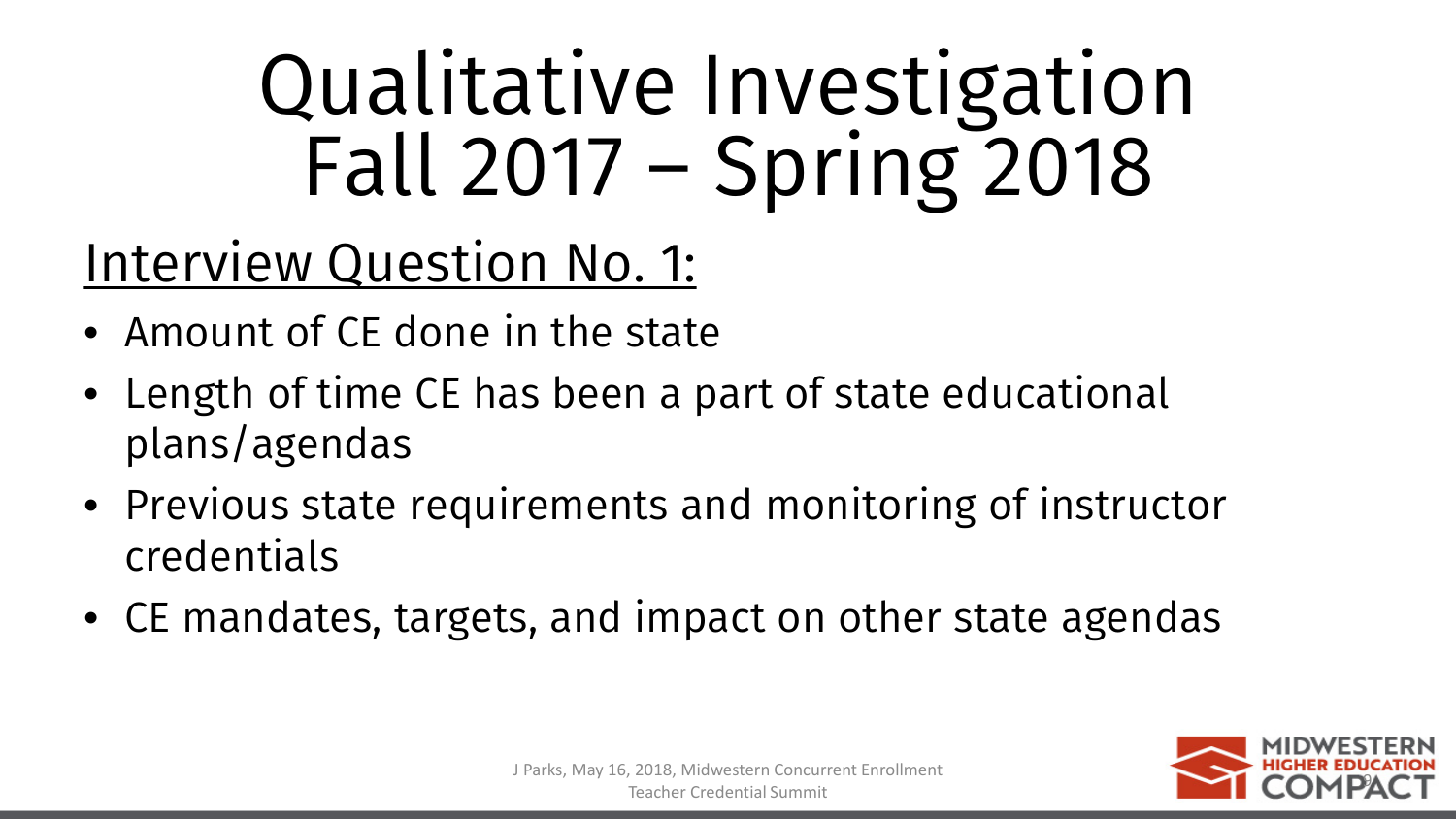Interview Question No. 2

What sorts of responses were there to this situation, at the state, institutional, and district levels?

State level/ comprehensive

Individual **Districts** 

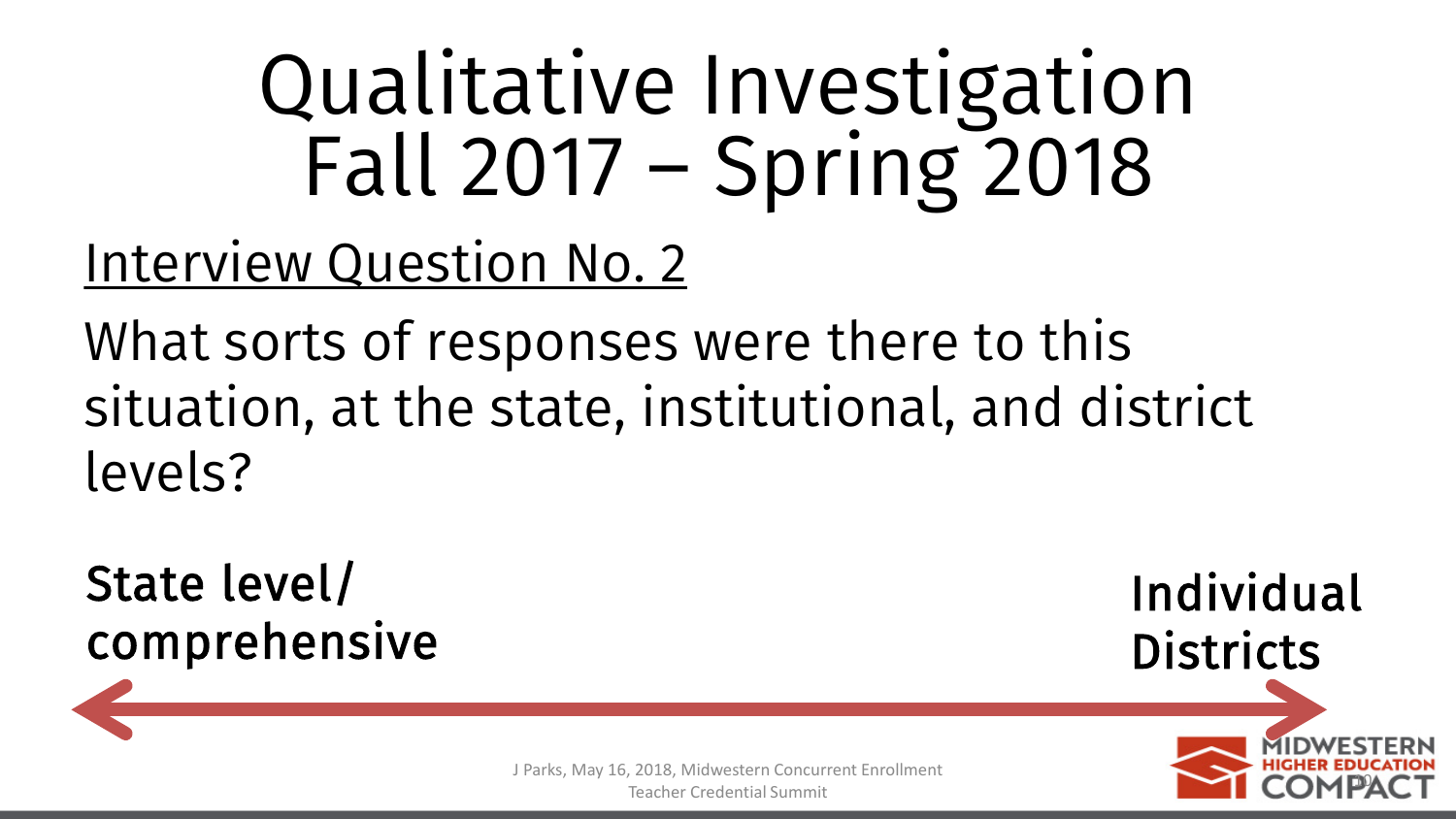#### Interview Question No. 2:

- Amount of CE done in the state
- Length of time CE has been a part of state educational plans/agendas
- Previous state requirements and monitoring instructor credentials
- CE mandates, targets, and impact on other state agendas
- Structure of higher education oversight in the state

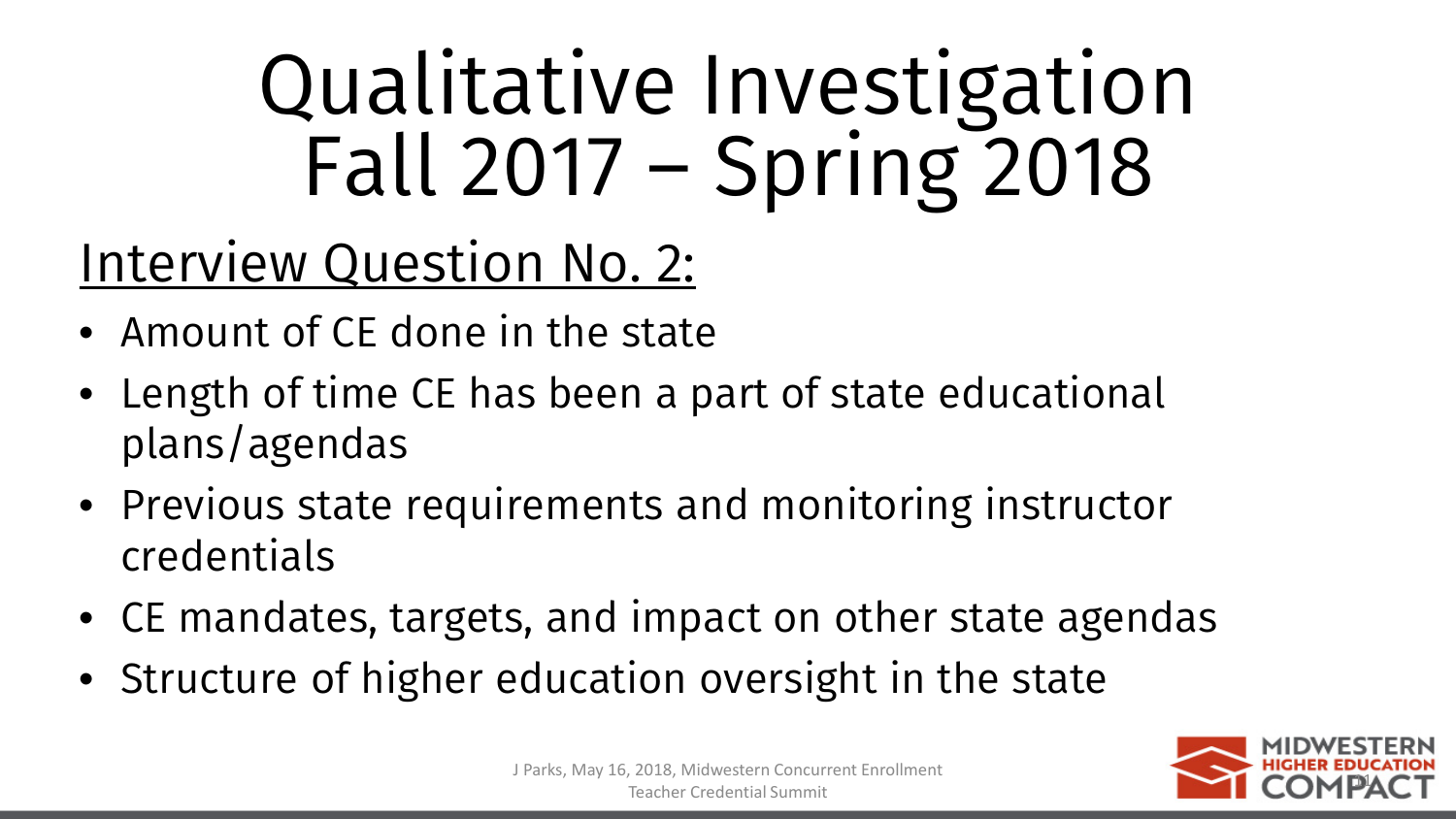Interview Question No. 3:

How effective were those responses?

Successful but insufficient (except Iowa)

Not even..



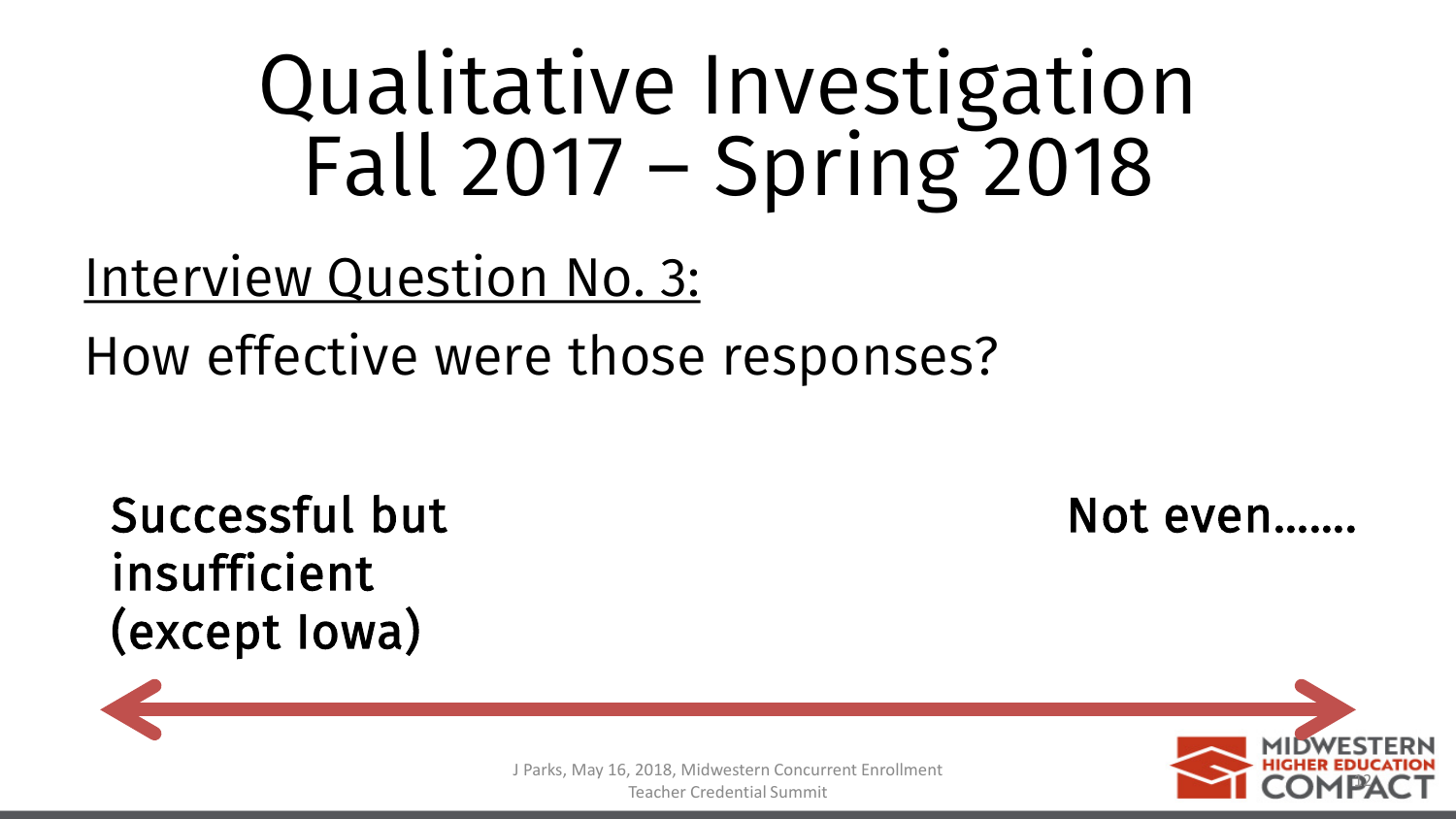Interview Question No. 3: More effective programs...

- State level, coordinated
- Better funded
- Programs that started earlier
- Programs based on better data

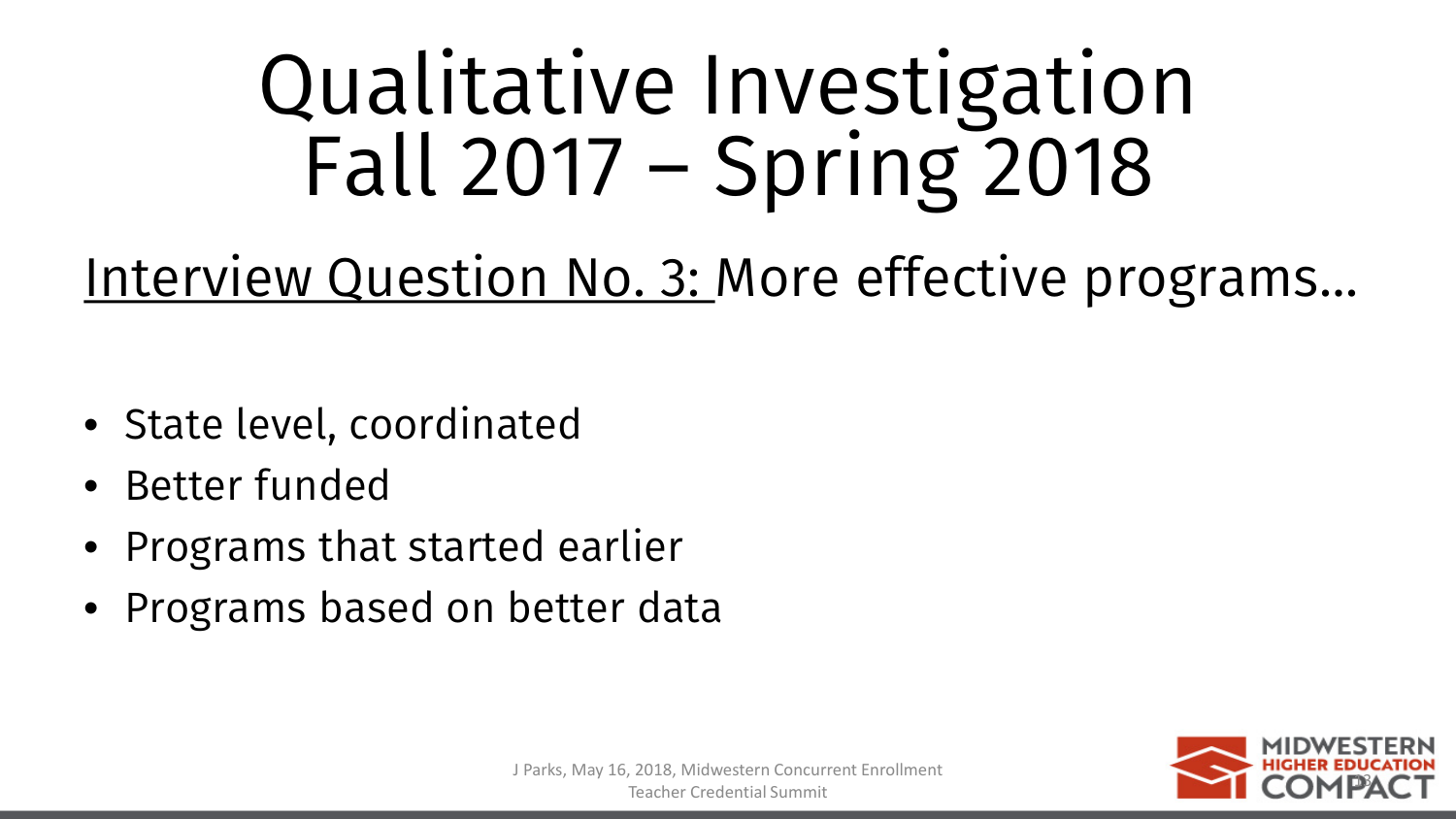#### Interview Question No. 4

What work remains to address the need for more properly credentialed concurrent enrollment instructors?

A few teachers still need credentials

A lot of teachers still need credentials



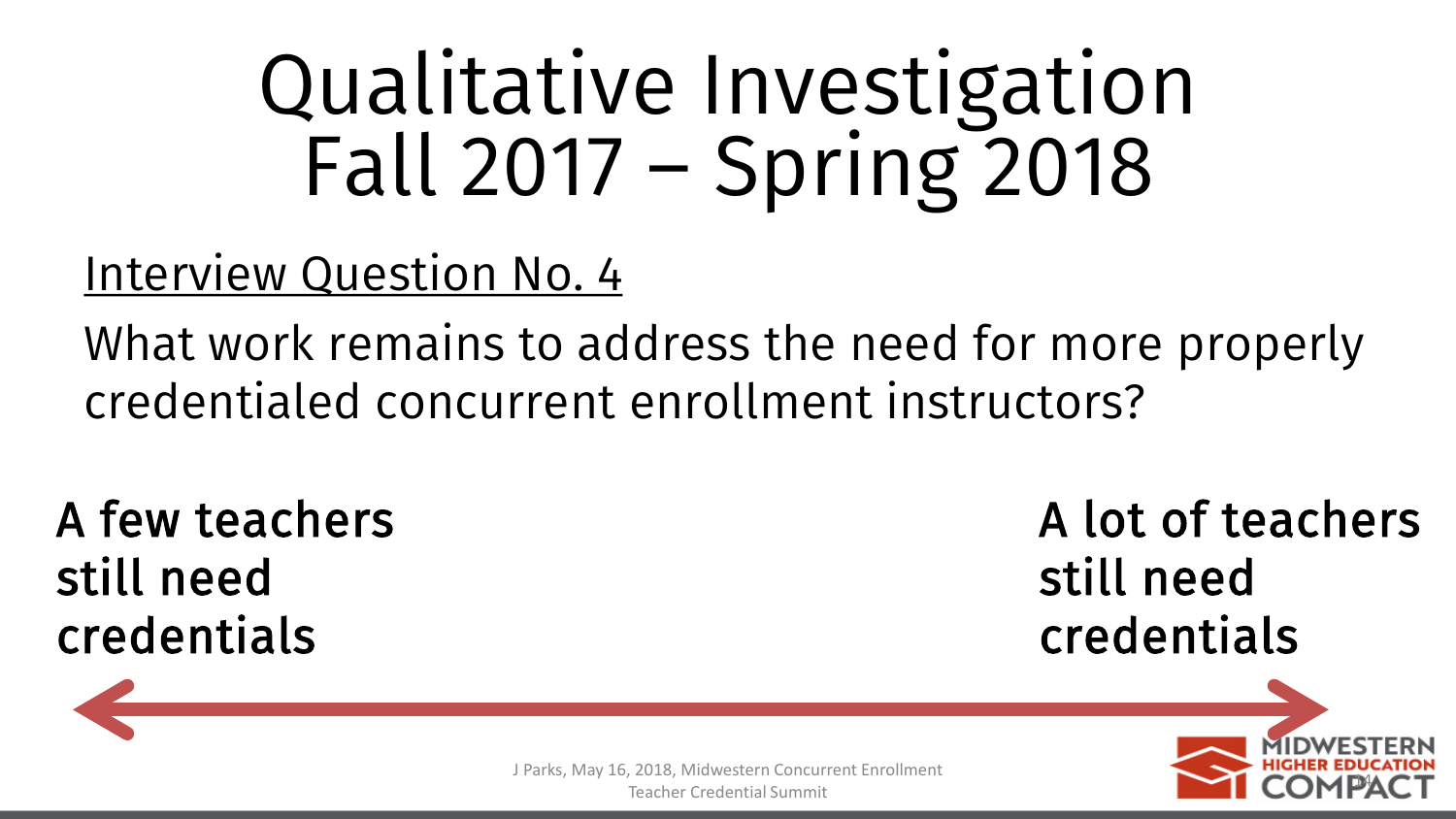#### Interview Question No. 4:

- Amount of CE done in the state
- Length of time CE has been a part of state educational plans/agendas
- Previous state requirements and monitoring instructor credentials
- CE mandates, targets, and impact on other state agendas
- How devoted the state is to the CE model

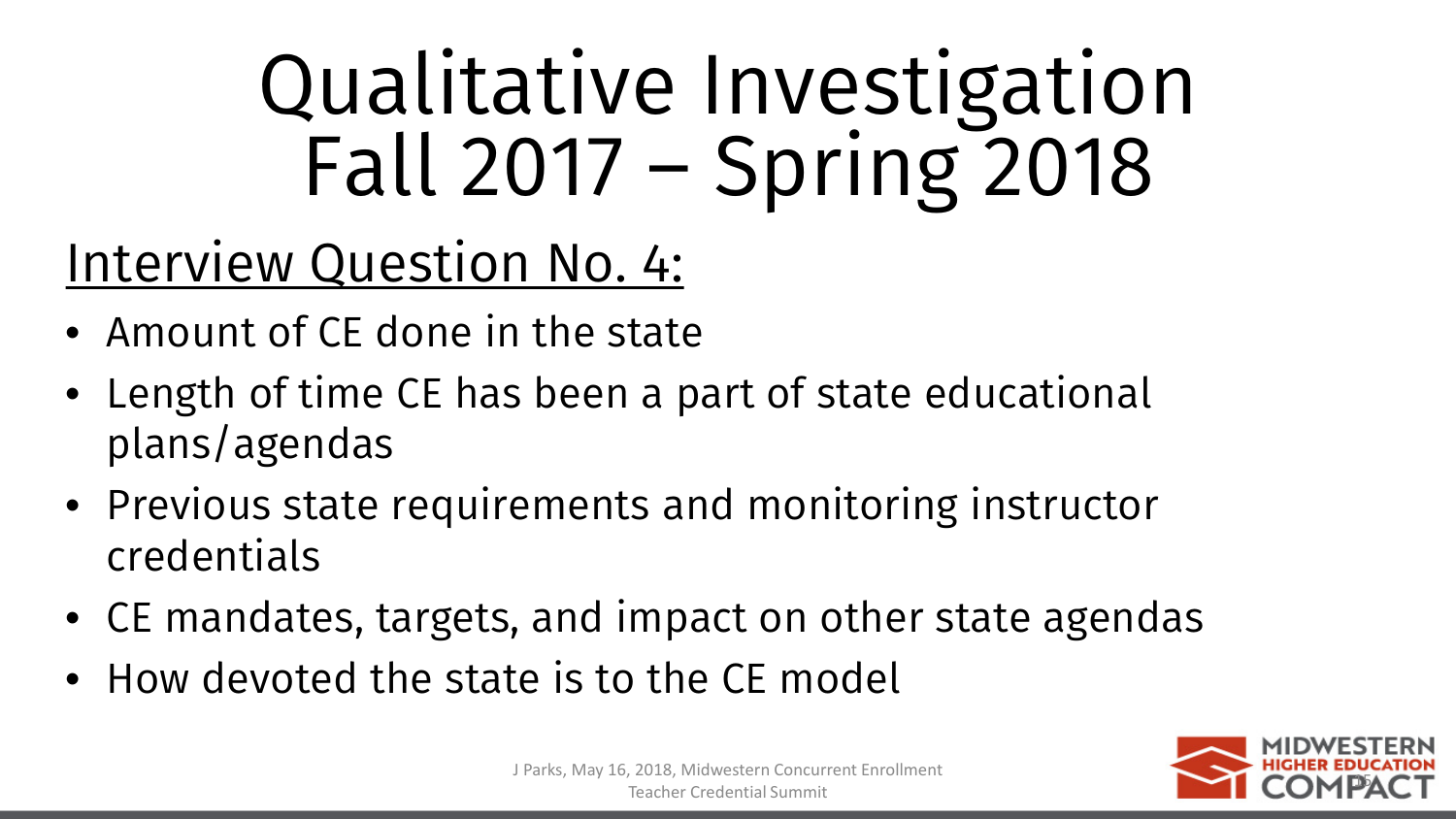# Much work remains…

- 1. Data
- 2. Flexible and online Graduate credit and master's degree options
- 3. Funding for institutions to develop and for teachers to take graduate courses
- 4. Address rural/urban and suburban inequities
- 5. Address pipeline issues/teacher education programs

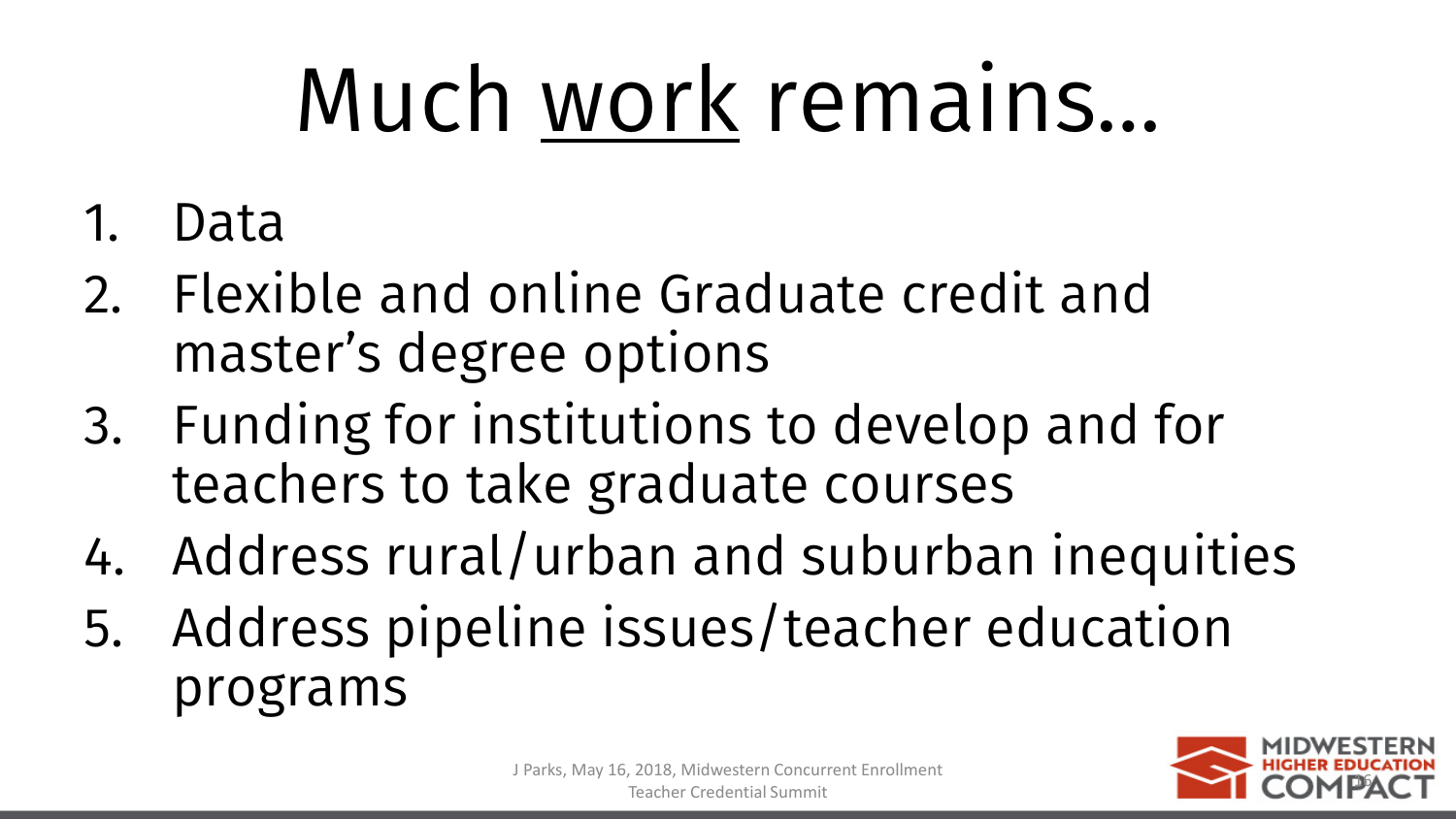- General teacher shortages and aging teaching populations
- Need more online graduate degrees, especially in STEM areas
- Need more graduate courses available when teachers can take them

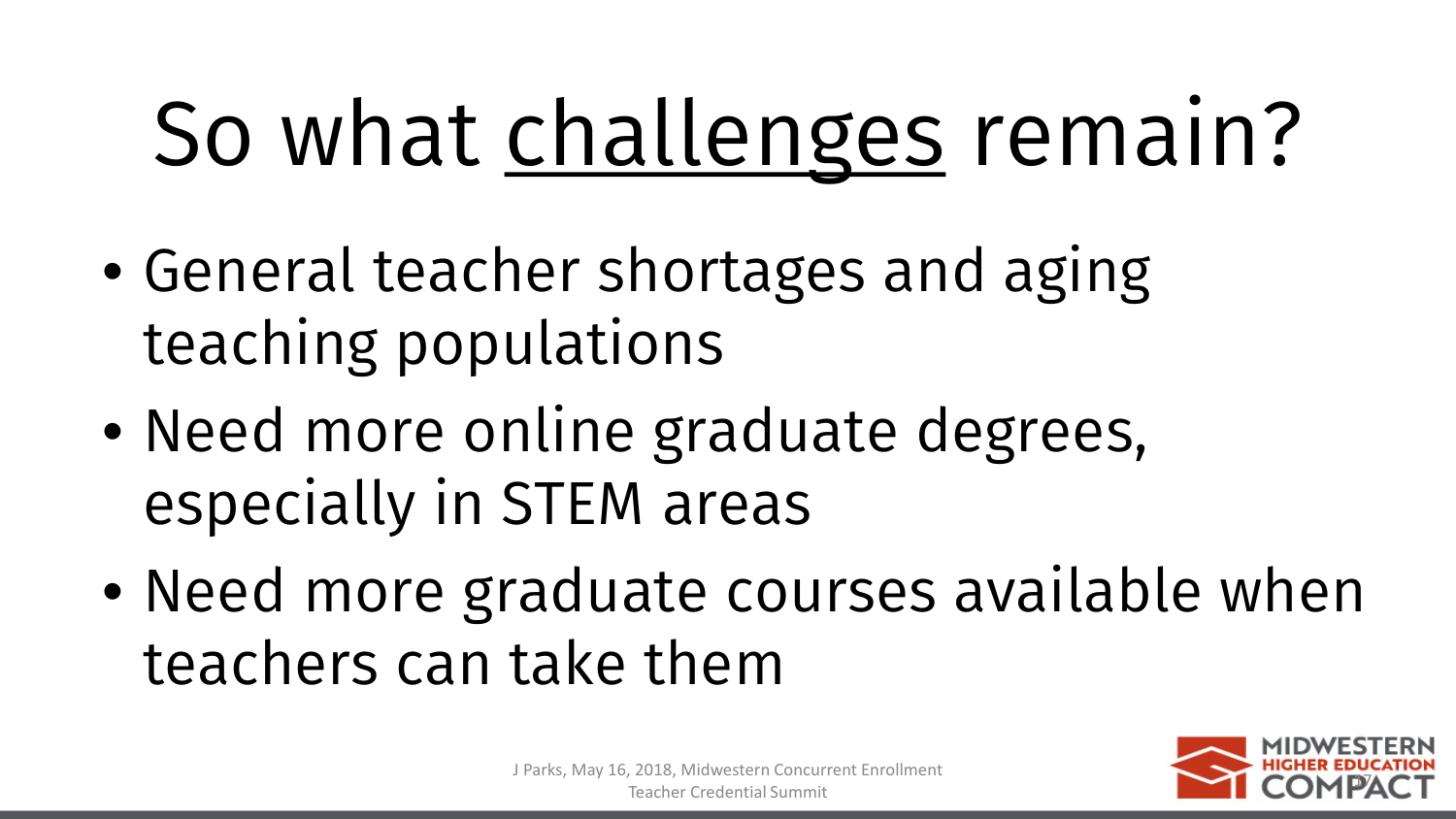- Partner IHEs are often not the same as IHEs that can offer graduate courses
- Many IHEs do not perceive CE teacher up- credentialing as their problem to address
- Bureaucracy/delays with launching new graduate programs and courses (esp. state institutions)

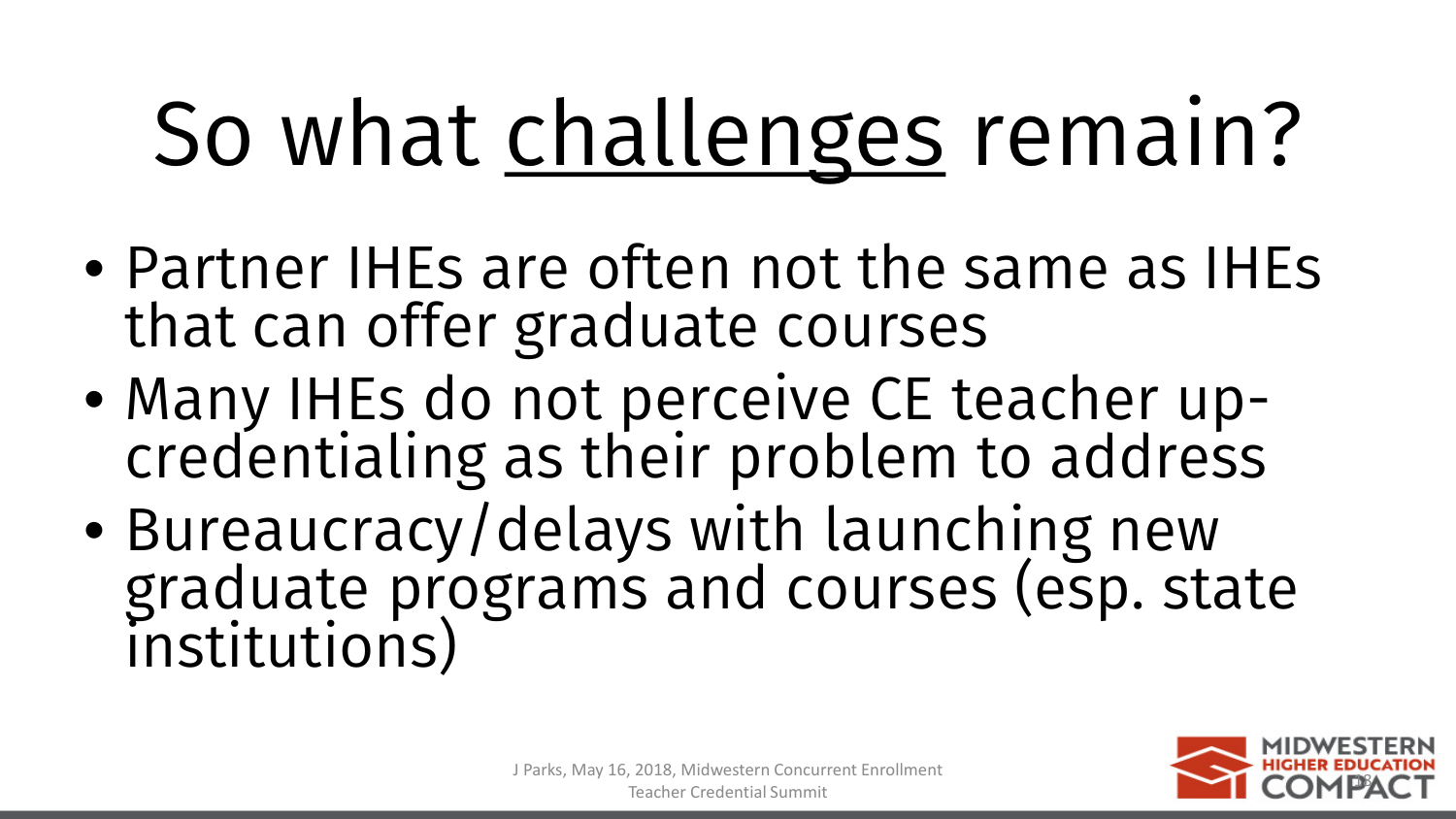- Competition among CE providers within states
- Inconsistency within states with regard to:
	- –Acceptable teacher credentials
	- –Transferability of CE courses
	- –Admissions requirements for students to take CE courses

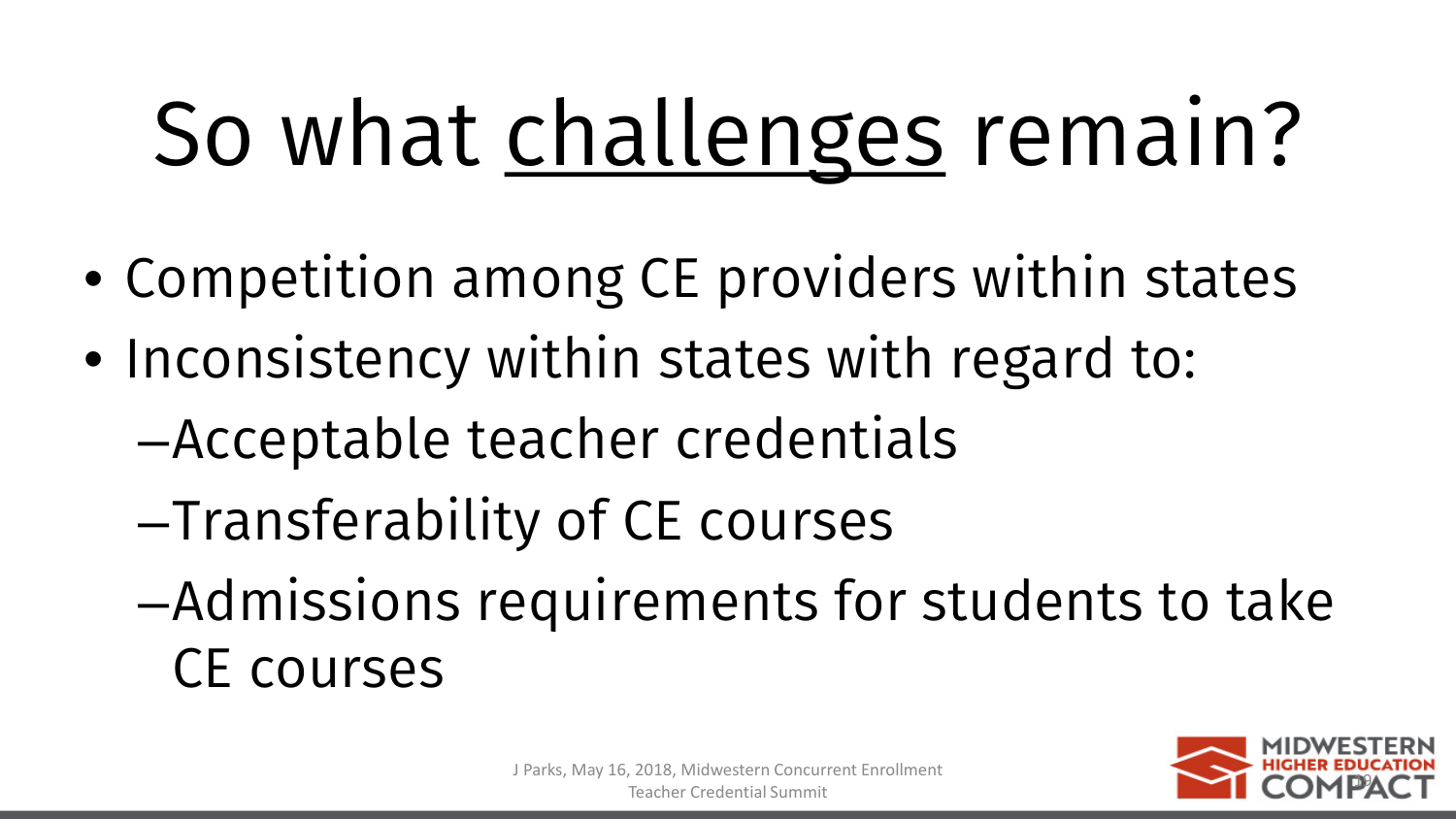- Unsure what HLC will accept for coursework, tested experience, improvement plans (institutional and instructors)
- Debates about the value of the CE model versus others (i.e., AP, IB, students travel to campuses, instructors travel to high schools, distance delivery)

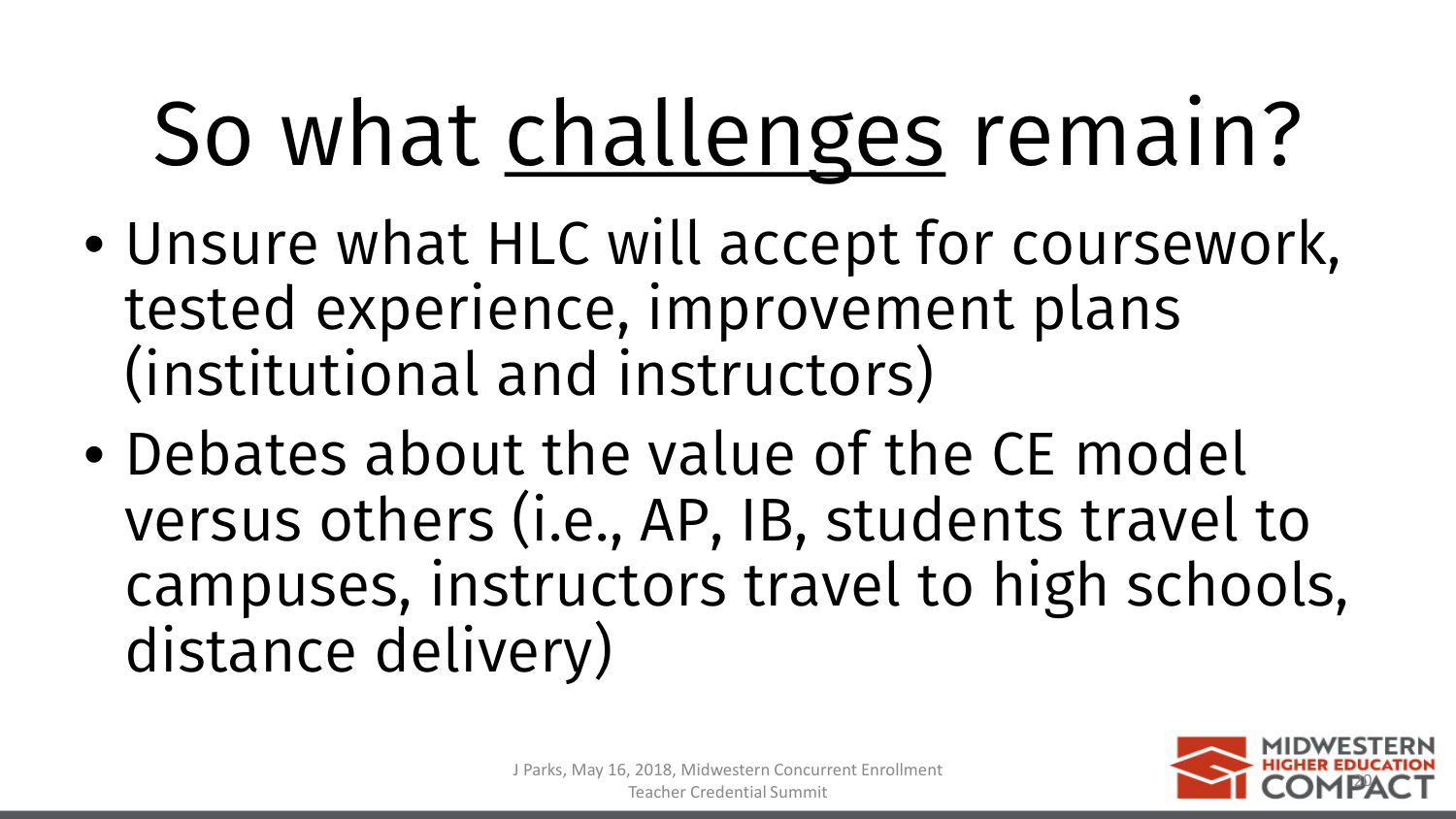- Lack of incentives for teachers to take these courses
- Lack of integration of educational systems within states (vertical and horizontal)
- Union requirements at the institutional and school district levels
- Lack of awareness among teachers and districts

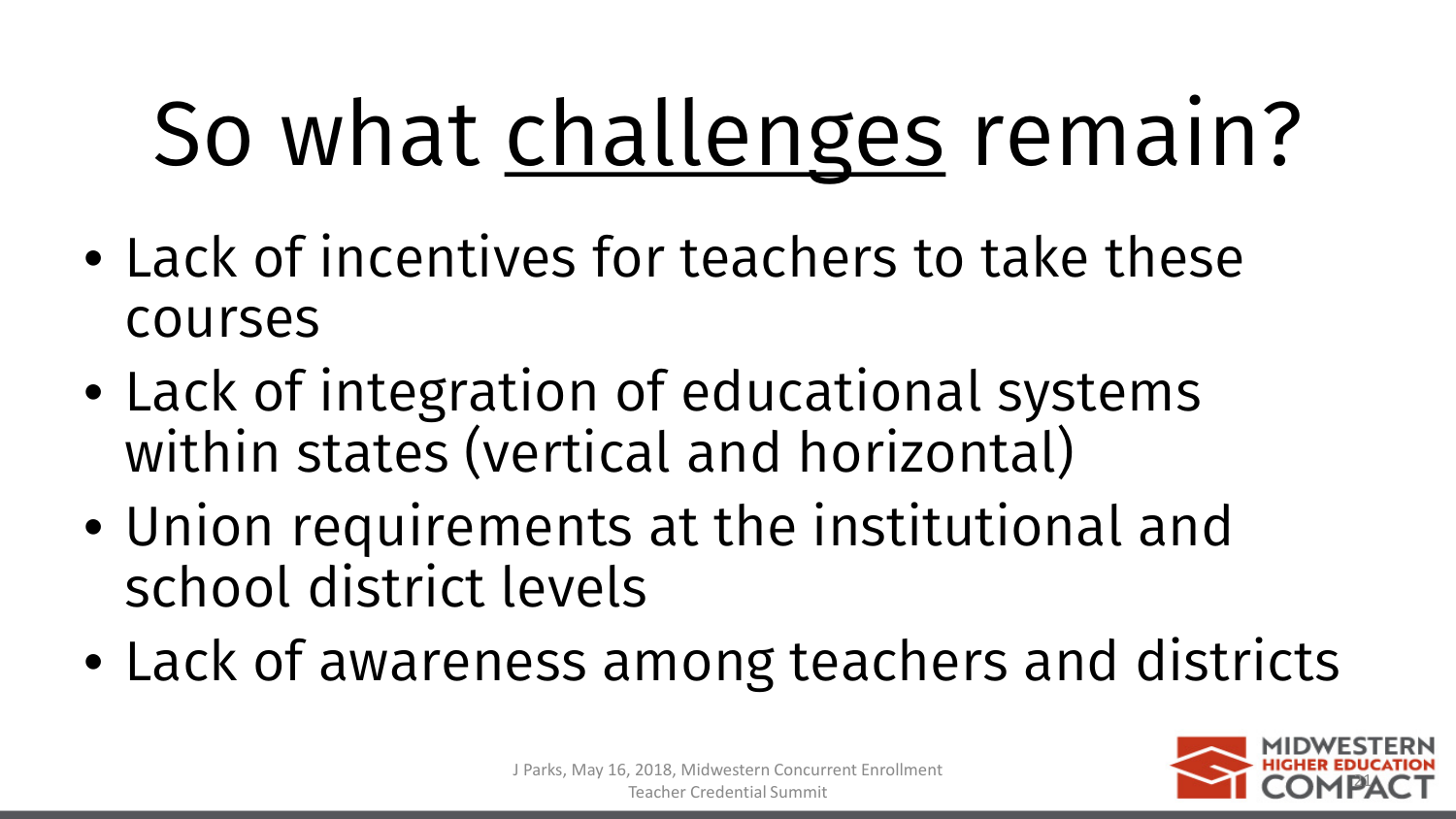- 1. Templates/Best Practices Documents
	- IHEs can use to evaluate CE teacher credentials within a state/regional
	- teachers can use to learn about and manage their own up-credentialing, and provide to<br>teachers, teacher educators, district administrators

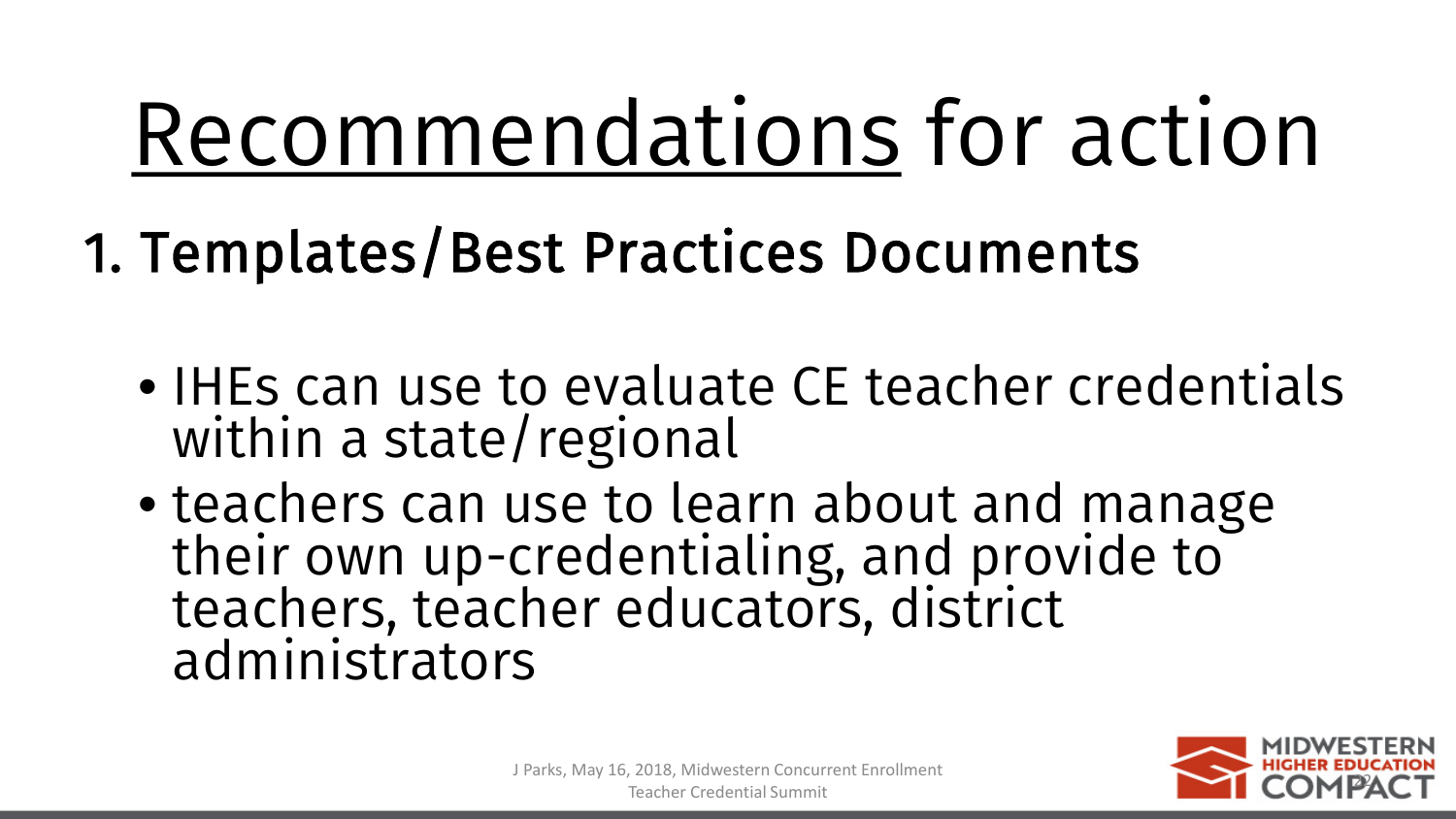- To help inform and convince IHEs to develop CE programs as well as courses and programs for teacher up-credentialing
- To help district administrators hire with CE in mind…discussing/negotiating provisions for differential compensation and teaching conditions for CE instructors

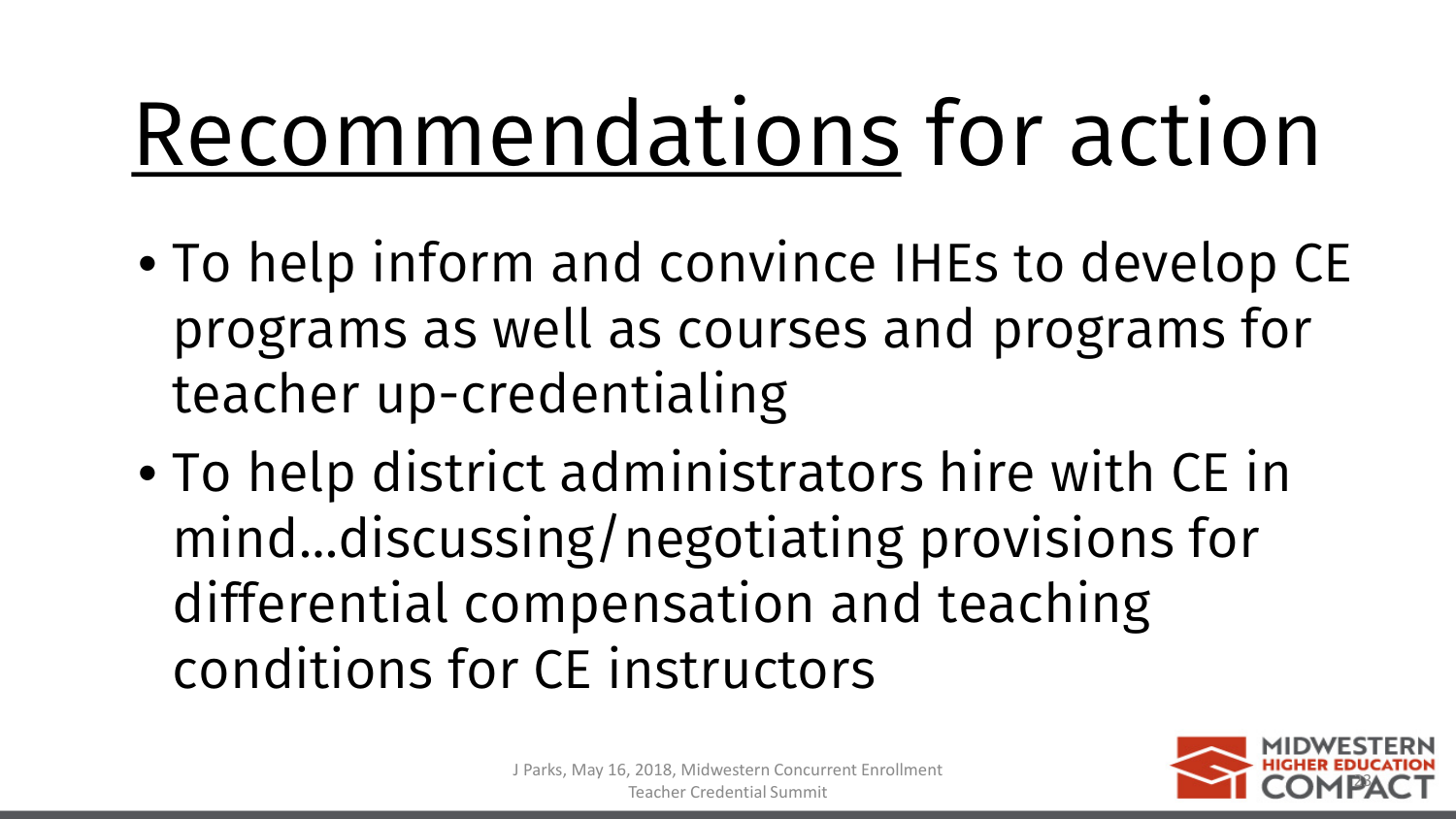- How to address "tested experience"
- For collecting, organizing and analyzing data on CE teachers needing credentials, how many, how much, and in which areas

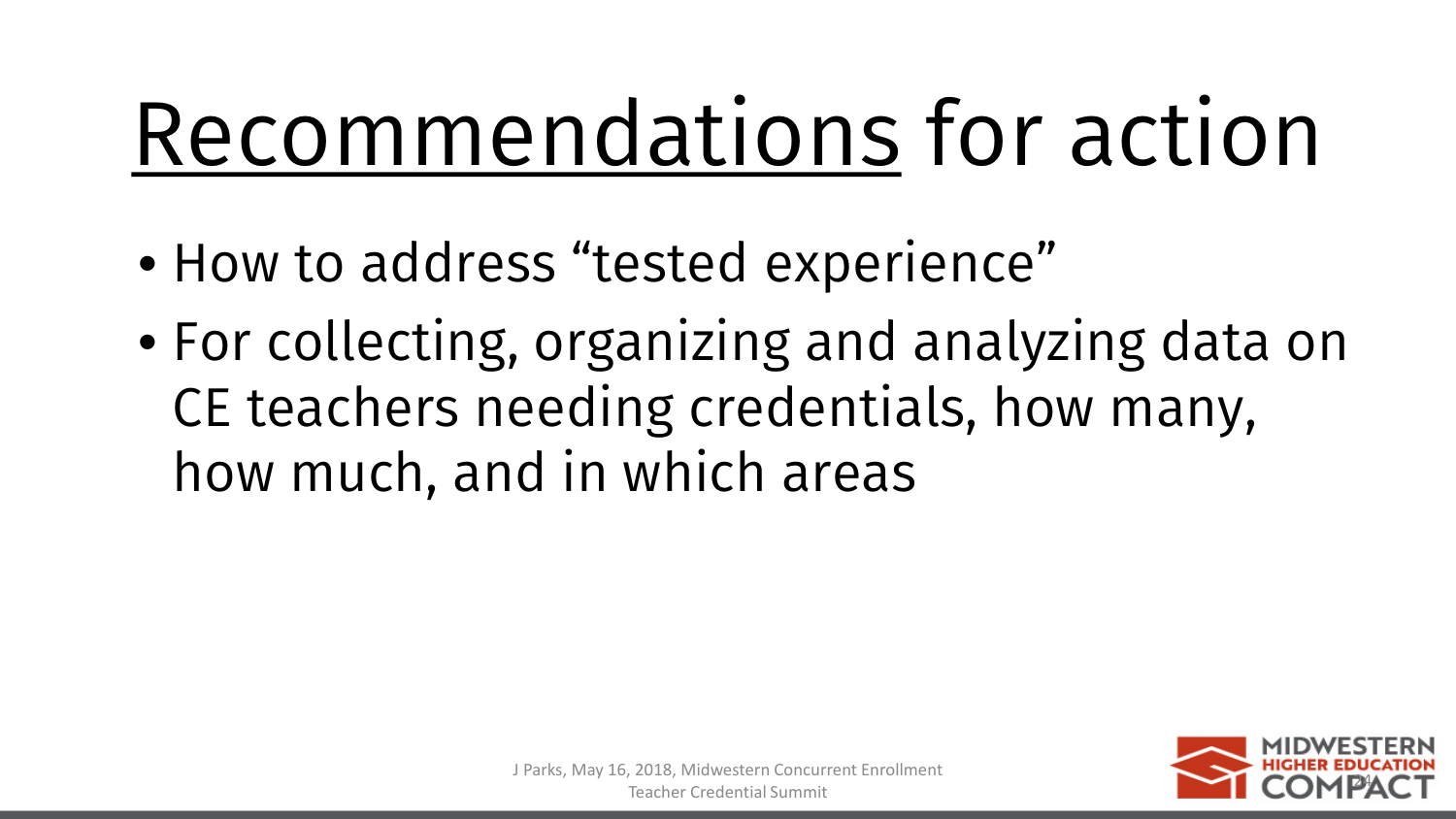2. Lists/Databases

- On-line, summer and flexible programs and courses that meet teacher up-credentialing needs
- Teacher incentives that have worked in other districts

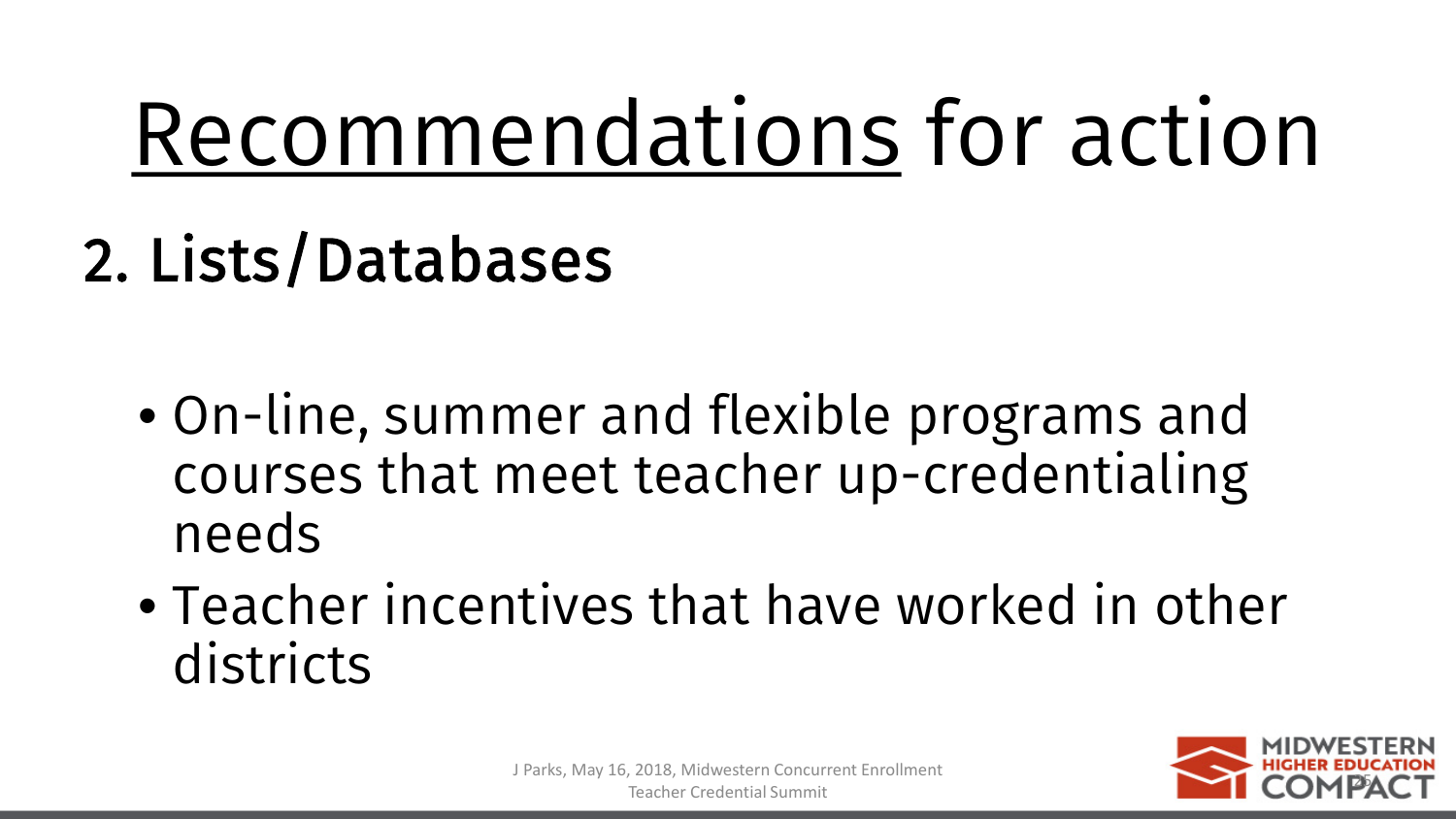#### 3. State Policies

- Budgets that provide a more consistent and predictable level of CE access so that teacher needs can also be predicted, budgeted and managed
- Transcripting conventions and transfer agreements for CE courses

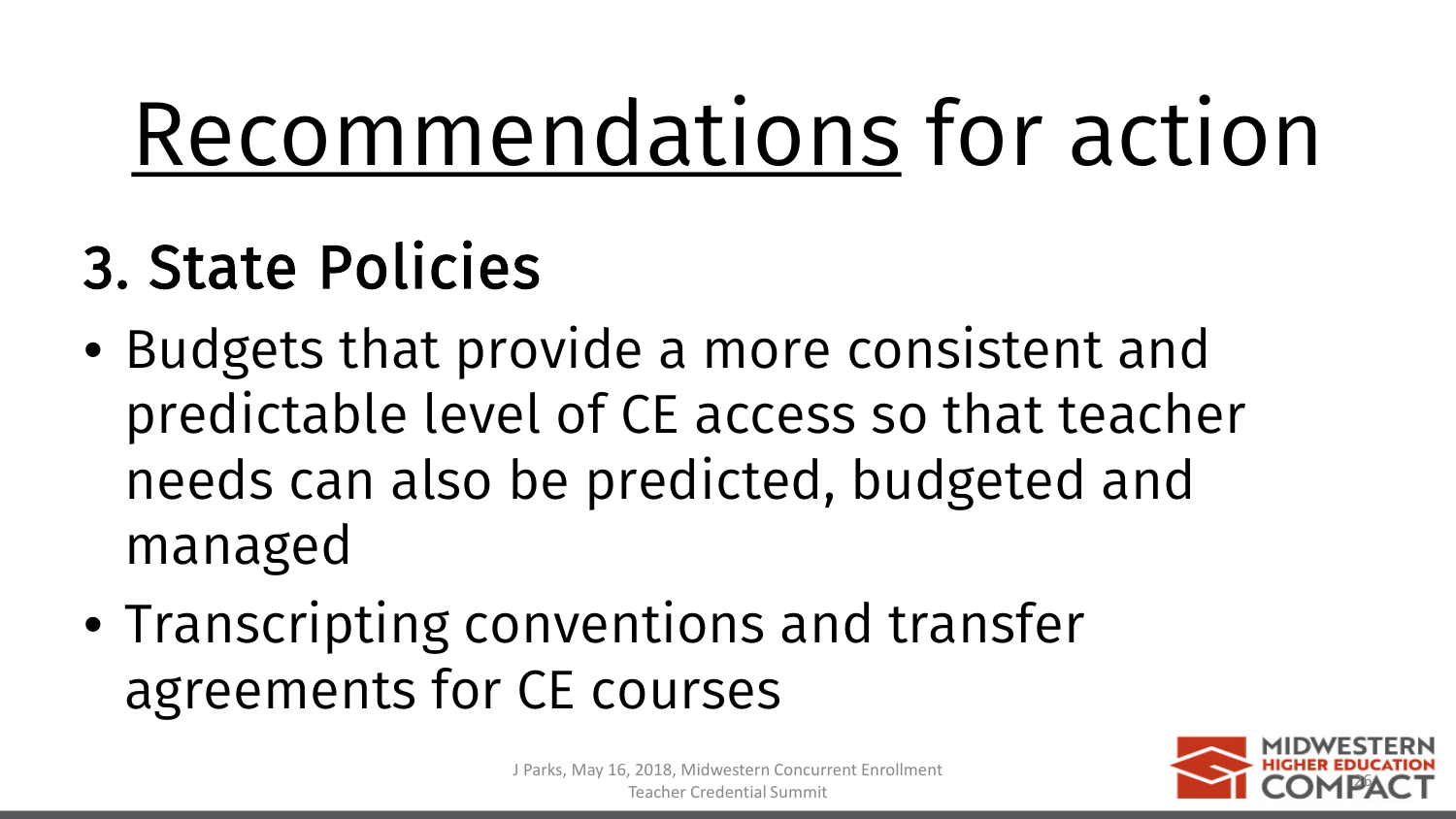• Money for schools districts, teachers, and IHEs…

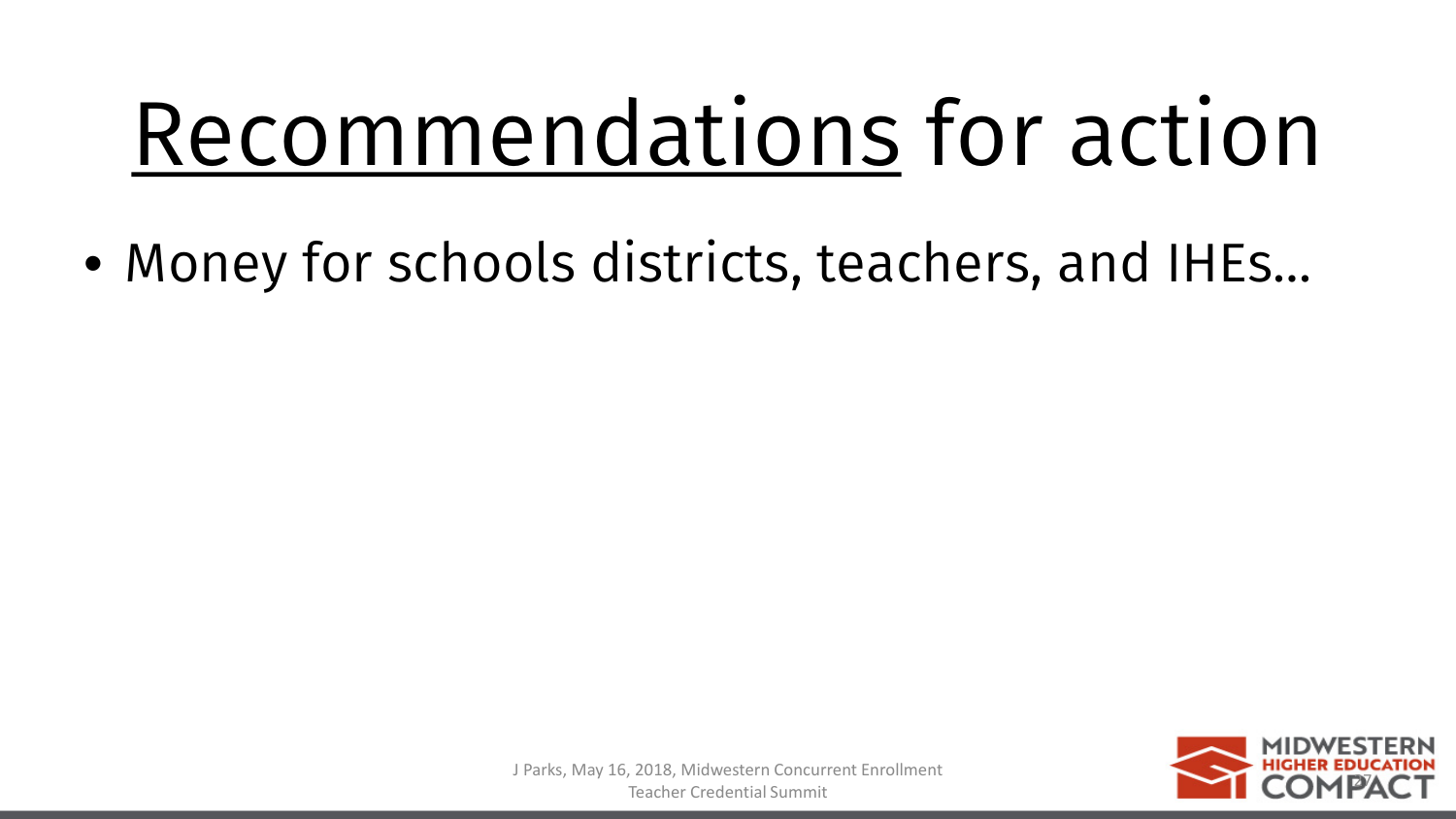- 4. Important Discussions/Meetings
- P-20 organizations and departments
- Unions
- HLC: additional access to extension, which of our ideas would work for you?
- Independent institutions

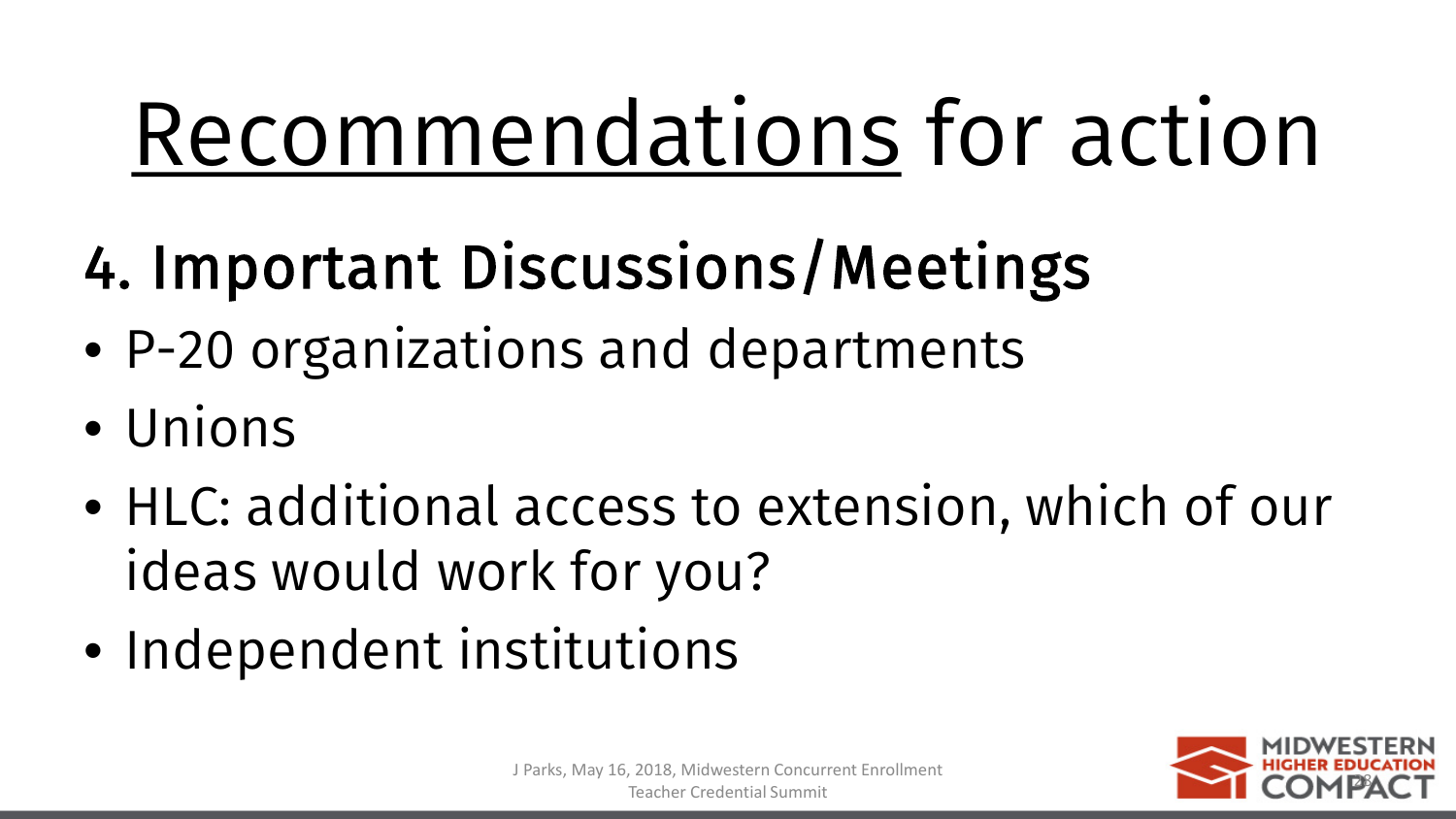• Many more ideas …..

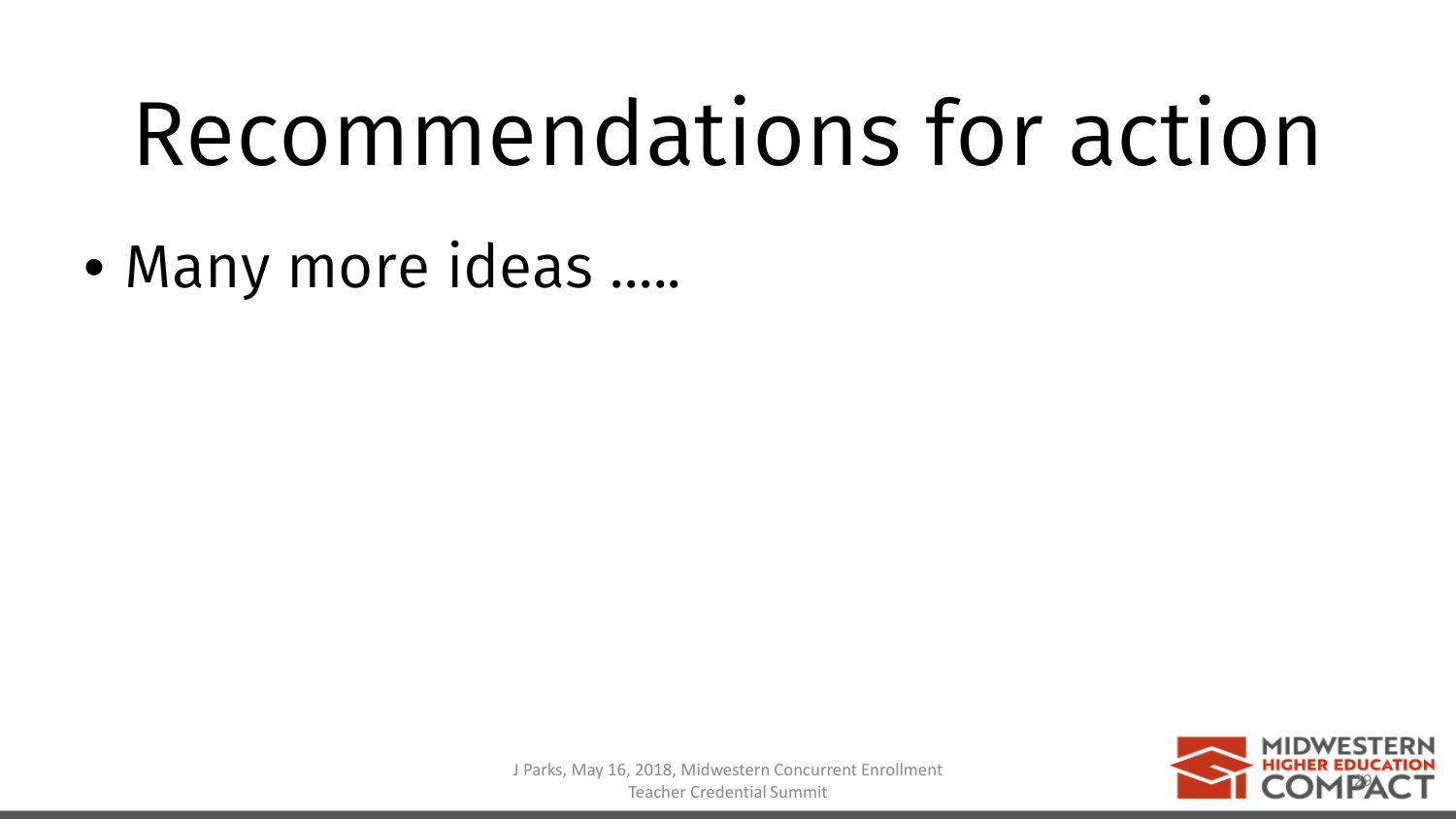### Questions & Answers

Contact Information: Jennifer L. Parks Director of Innovation Midwestern Higher Education Compact Direct: 612-677-2779 jennyp@mhec.org www.mhec.org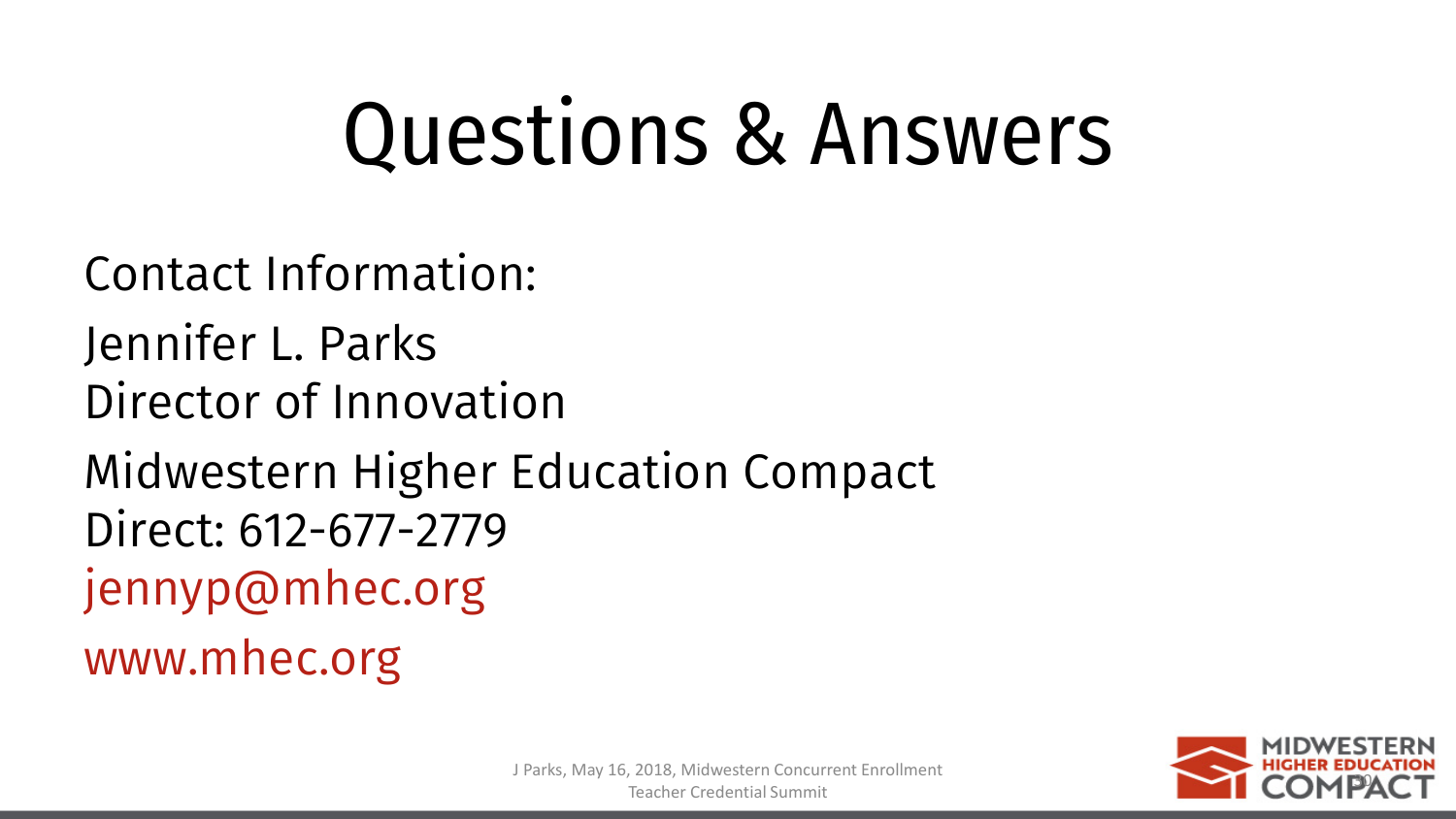# **Midwestern Concurrent Enrollment Teacher Credentialing Summit**

### **Panel Discussion**

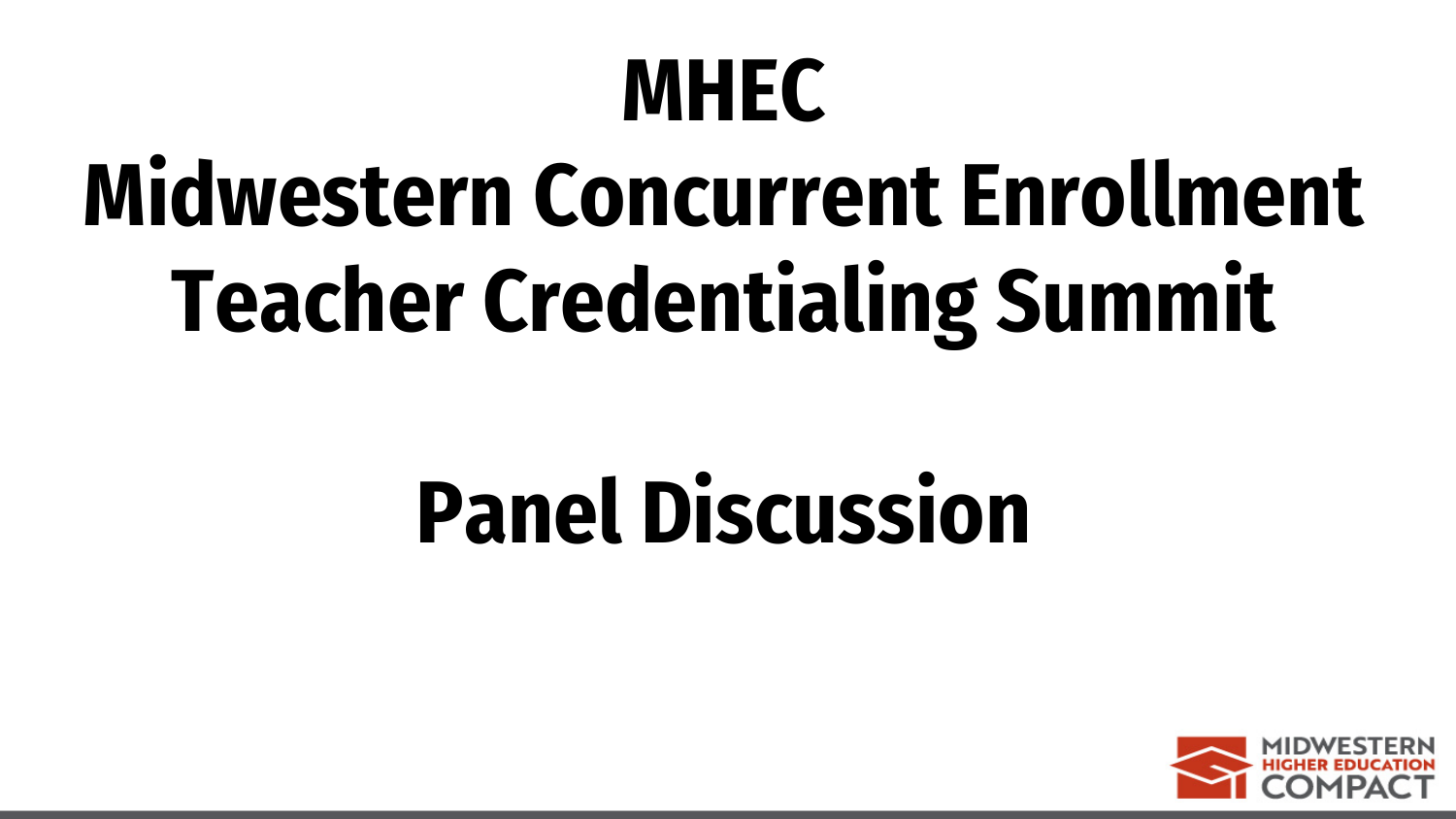# **Midwestern Concurrent Enrollment Teacher Credentialing Summit**

#### **State Level Discussions**

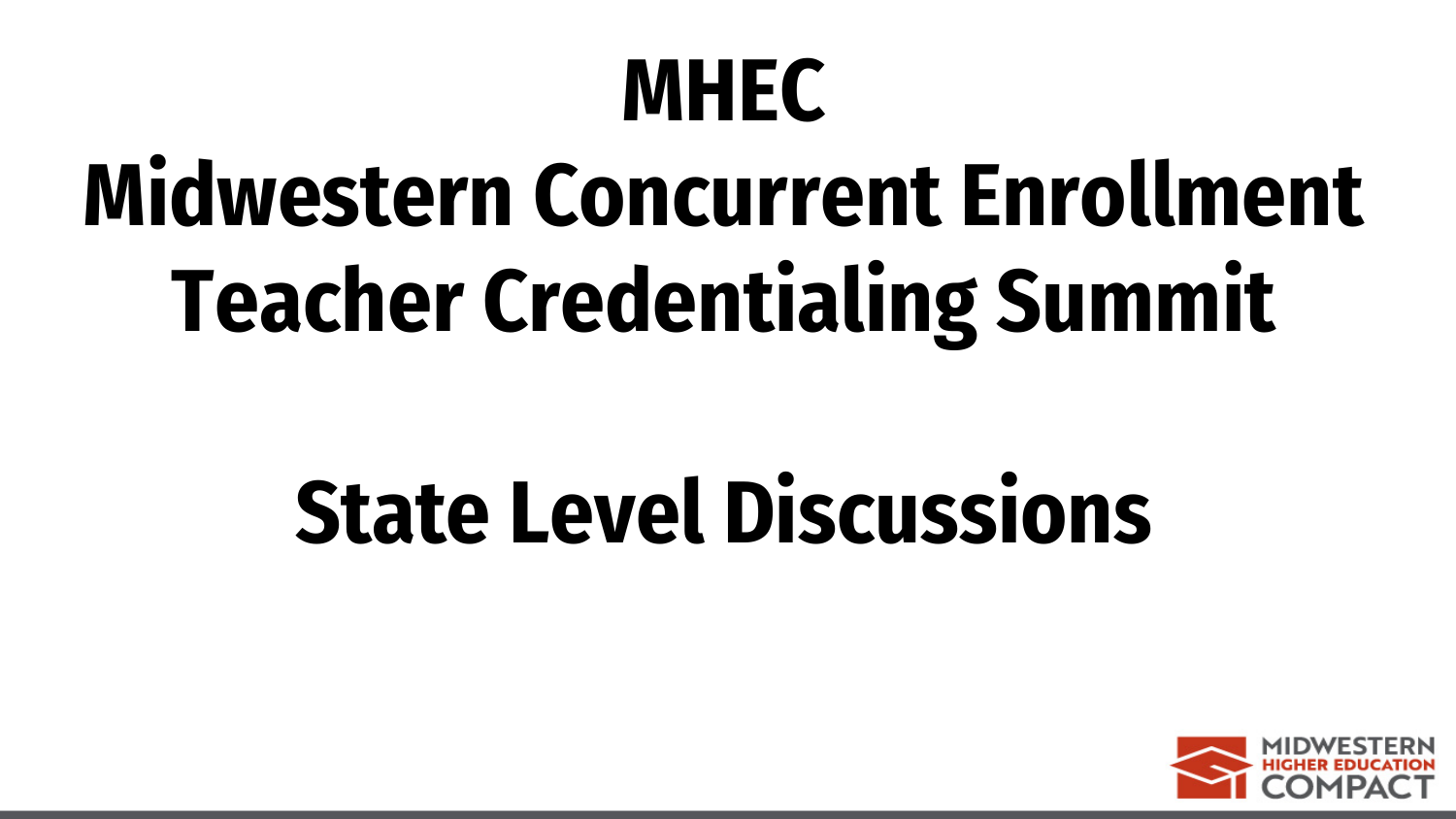# **Midwestern Concurrent Enrollment Teacher Credentialing Summit**

### **Small Group Discussions**